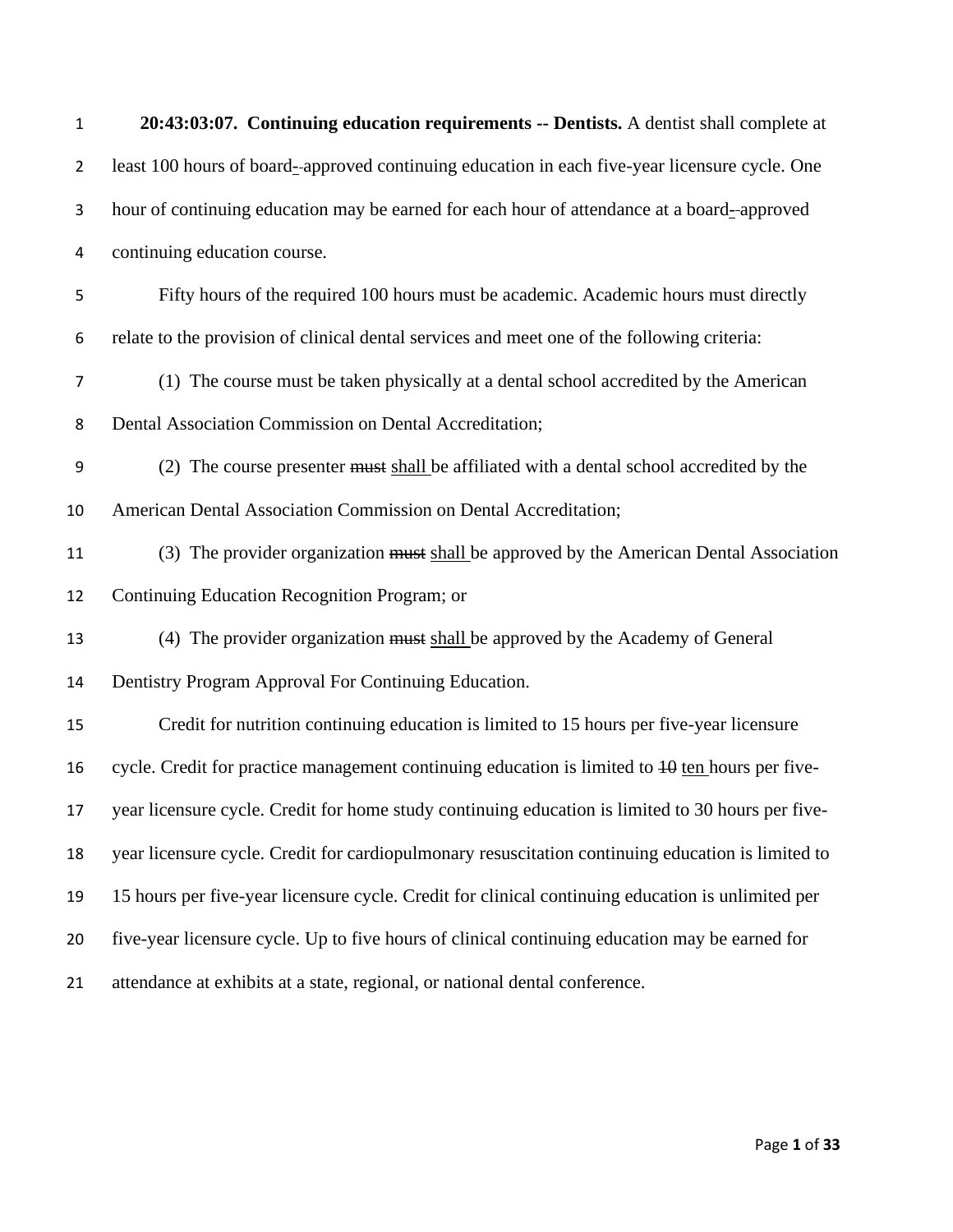| $\mathbf{1}$   |                                | Dentists holding a general anesthesia and deep sedation or, moderate sedation, or host           |
|----------------|--------------------------------|--------------------------------------------------------------------------------------------------|
| $\overline{2}$ |                                | permit must complete an additional 25 hours of continuing education in anesthesia-related topics |
| 3              | per five-year licensure cycle. |                                                                                                  |
| 4              |                                | The board's continuing education guidelines shall be reviewed annually.                          |
| 5              |                                | <b>Source:</b> SL 1975, ch 16, § 1; 5 SDR 68, effective February 13, 1979; 6 SDR 87, effective   |
| 6              |                                | March 2, 1980; 12 SDR 151, 12 SDR 155, effective July 1, 1986; 13 SDR 23, effective              |
| 7              |                                | September 3, 1986; 18 SDR 132, effective February 17, 1992; 20 SDR 166, effective April 11,      |
| 8              |                                | 1994; 26 SDR 37, effective September 20, 1999; 35 SDR 67, effective September 25, 2008; 37       |
| 9              |                                | SDR 131, effective January 6, 2011; 38 SDR 172, effective April 25, 2012; 45 SDR 35, effective   |
| 10             | September 19, 2018.            |                                                                                                  |
| 11             |                                | General Authority: SDCL 36-6A-14(1)(3)(11)(14)(20), 36-6A-55.                                    |
| 12             |                                | Law Implemented: SDCL 36-6A-14(1)(3)(11)(13)(22), 36-6A-55.                                      |
| 13             |                                | <b>CHAPTER 20:43:09</b>                                                                          |
| 14             | ANESTHESIA AND ANALGESIA       |                                                                                                  |
| 15             | Section                        |                                                                                                  |
| 16             | 20:43:09:01                    | Definitions.                                                                                     |
| 17             | 20:43:09:02                    | Prohibitions.                                                                                    |
| 18             | 20:43:09:03                    | General anesthesia and deep sedation permit requirements.                                        |
| 19             | 20:43:09:04                    | Moderate sedation permit requirements.                                                           |
| 20             | 20:43:09:04.01                 | Employing or contracting with licensed anesthesia provider that provides                         |
| 21             |                                | general anesthesia, deep sedation, or moderate sedation in dental office.                        |
| 22             |                                | 20:43:09:04.02 Utilizing licensed anesthesia provider for general anesthesia and deep sedation   |
| 23             |                                | or moderate sedation in ambulatory surgery center or hospital.                                   |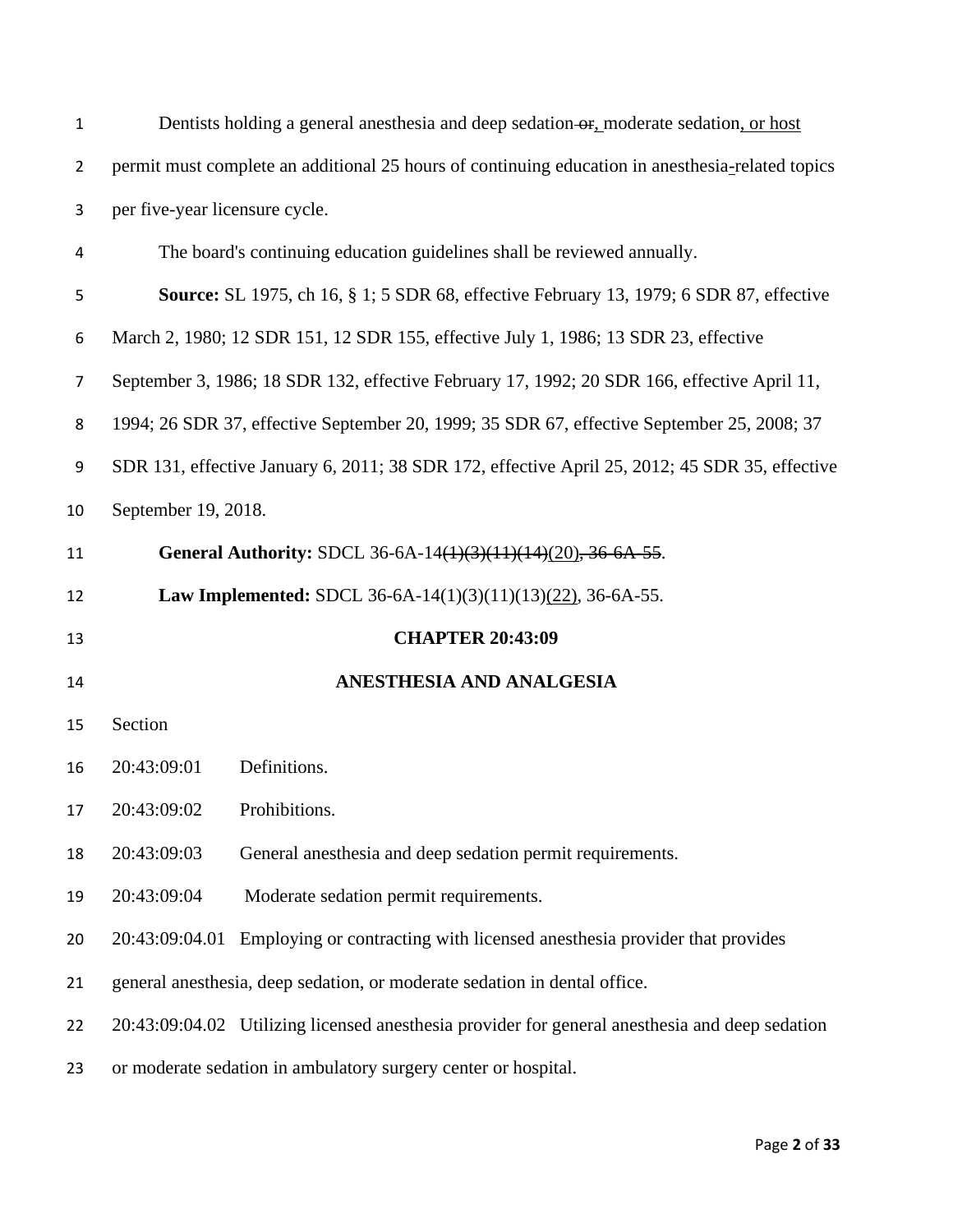- 20:43:09:04.03 Moderate sedation course requirements.
- 20:43:09:04.04 Host permit requirements.
- 20:43:09:04.05 Host course requirements.
- 20:43:09:04.06 Anesthesia or sedation education -- Other.
- [20:43:09:05](http://sdlegislature.gov/Rules/DisplayRule.aspx?Rule=20:43:09:05) Nitrous oxide inhalation sedation and analgesia permit requirements -- Dentists.
- [20:43:09:06](http://sdlegislature.gov/Rules/DisplayRule.aspx?Rule=20:43:09:06) Nitrous oxide inhalation sedation and analgesia permit requirements -- Dental
- hygienists and registered dental assistants.
- [20:43:09:06.01](http://sdlegislature.gov/Rules/DisplayRule.aspx?Rule=20:43:09:06.01) Local anesthesia permit requirements -- Dental hygienists.
- [20:43:09:06.02](http://sdlegislature.gov/Rules/DisplayRule.aspx?Rule=20:43:09:06.02) Minimal sedation.
- [20:43:09:07](http://sdlegislature.gov/Rules/DisplayRule.aspx?Rule=20:43:09:07) Noncompliance.
- [20:43:09:08](http://sdlegislature.gov/Rules/DisplayRule.aspx?Rule=20:43:09:08) Application for permits -- Renewal.
- [20:43:09:09](http://sdlegislature.gov/Rules/DisplayRule.aspx?Rule=20:43:09:09) Reports of adverse conditions.
- [20:43:09:10](http://sdlegislature.gov/Rules/DisplayRule.aspx?Rule=20:43:09:10) Permit requirements to monitor patients under general anesthesia, deep
- sedation, or moderate sedation.
- [20:43:09:10.01](http://sdlegislature.gov/Rules/DisplayRule.aspx?Rule=20:43:09:10.01) Delegation of injection of medication.
- [20:43:09:10.02](http://sdlegislature.gov/Rules/DisplayRule.aspx?Rule=20:43:09:10.02) Injecting medication.
- [20:43:09:11](http://sdlegislature.gov/Rules/DisplayRule.aspx?Rule=20:43:09:11) Inspection of facilities.
- [20:43:09:12](http://sdlegislature.gov/Rules/DisplayRule.aspx?Rule=20:43:09:12) Requirements of inspection.
- [20:43:09:13](http://sdlegislature.gov/Rules/DisplayRule.aspx?Rule=20:43:09:13) Equipment -- Moderate sedation.
- [20:43:09:13.01](http://sdlegislature.gov/Rules/DisplayRule.aspx?Rule=20:43:09:13.01) Equipment -- General anesthesia and deep sedation.
- [20:43:09:14](http://sdlegislature.gov/Rules/DisplayRule.aspx?Rule=20:43:09:14) Clinical guidelines.
- [20:43:09:15](http://sdlegislature.gov/Rules/DisplayRule.aspx?Rule=20:43:09:15) Intravenous line.
- [20:43:09:16](http://sdlegislature.gov/Rules/DisplayRule.aspx?Rule=20:43:09:16) Anesthesia credentials committee.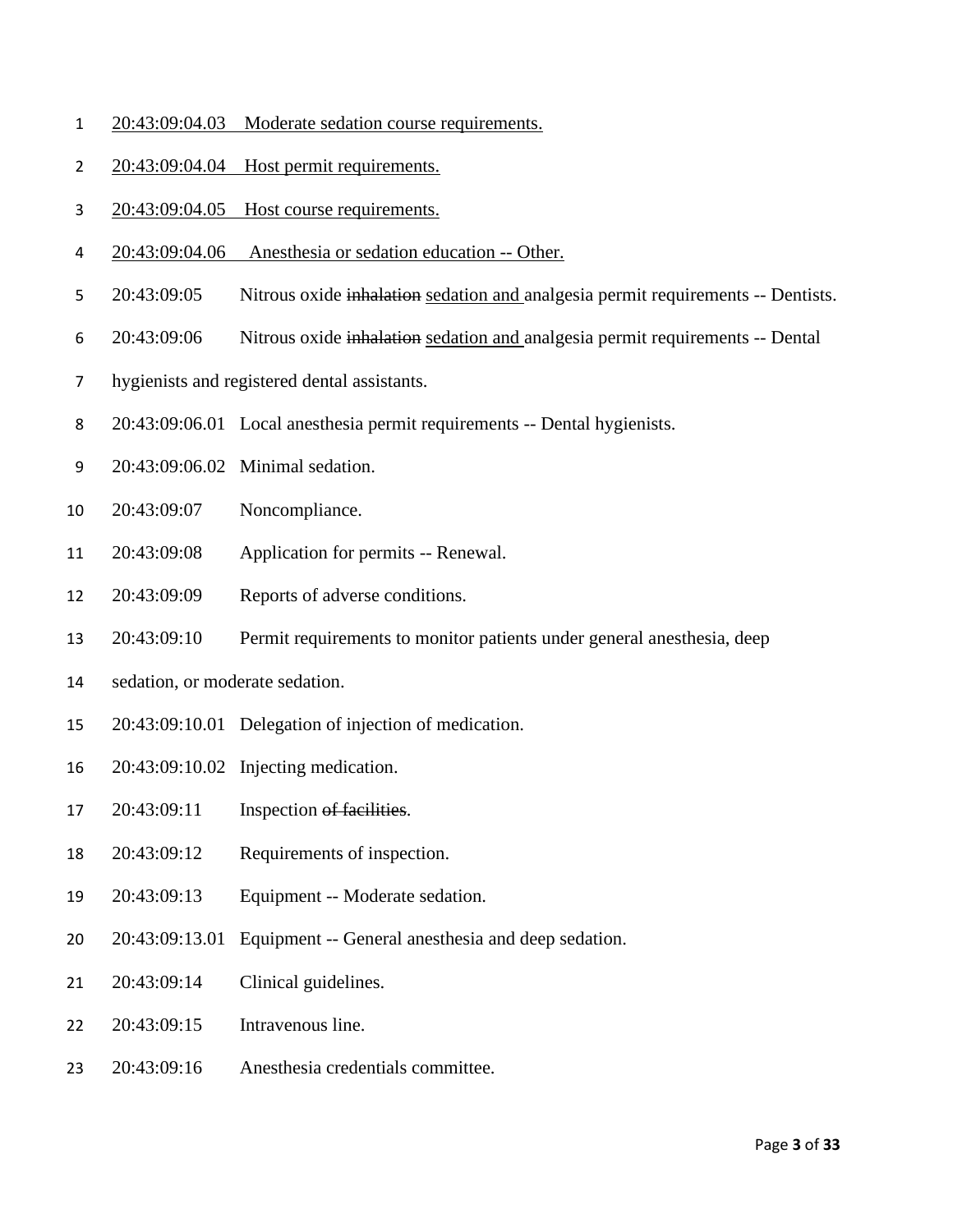## 20:43:09:17 Emergency response protocol.

**20:43:09:01. Definitions.** The Terms As used in this chapter mean:

 (1) "Minimal sedation," a minimally depressed level of consciousness, produced by a single 4 enteral drug administered in a dose appropriate for the unsupervised treatment of anxiety, insomnia, or pain that does not exceed the maximum recommended dose. Incremental dosing may be utilized. Patient retains the ability to independently and continuously maintain an airway and respond normally to tactile stimulation and verbal command. Although cognitive function and coordination may be modestly impaired, ventilatory and cardiovascular functions are unaffected;  $(2)$  "Nitrous oxide inhalation analgesia," the administration by inhalation of a combination of nitrous oxide and oxygen producing an altered level of consciousness that retains the patient's 11 ability to independently and continuously maintain an airway and respond purposefully to physical or verbal command;

13 (3) "Moderate sedation," a drug-induced depression of consciousness during which patients respond purposefully to verbal commands, either alone or accompanied by light tactile stimulation. Reflex withdrawal from a painful stimulus is not considered a purposeful response. No interventions are required to maintain a patent airway and spontaneous ventilation is adequate. Cardiovascular function is usually maintained. Moderate sedation can be administered either orally 18 or parenterally;

19 (4) "Deep sedation," a drug-induced depression of consciousness during which patients cannot be easily aroused but respond purposefully following repeated or painful stimulation. The ability to maintain ventilatory function independently may be impaired. Reflex withdrawal from a painful stimulus is not considered a purposeful response. Patients may require assistance in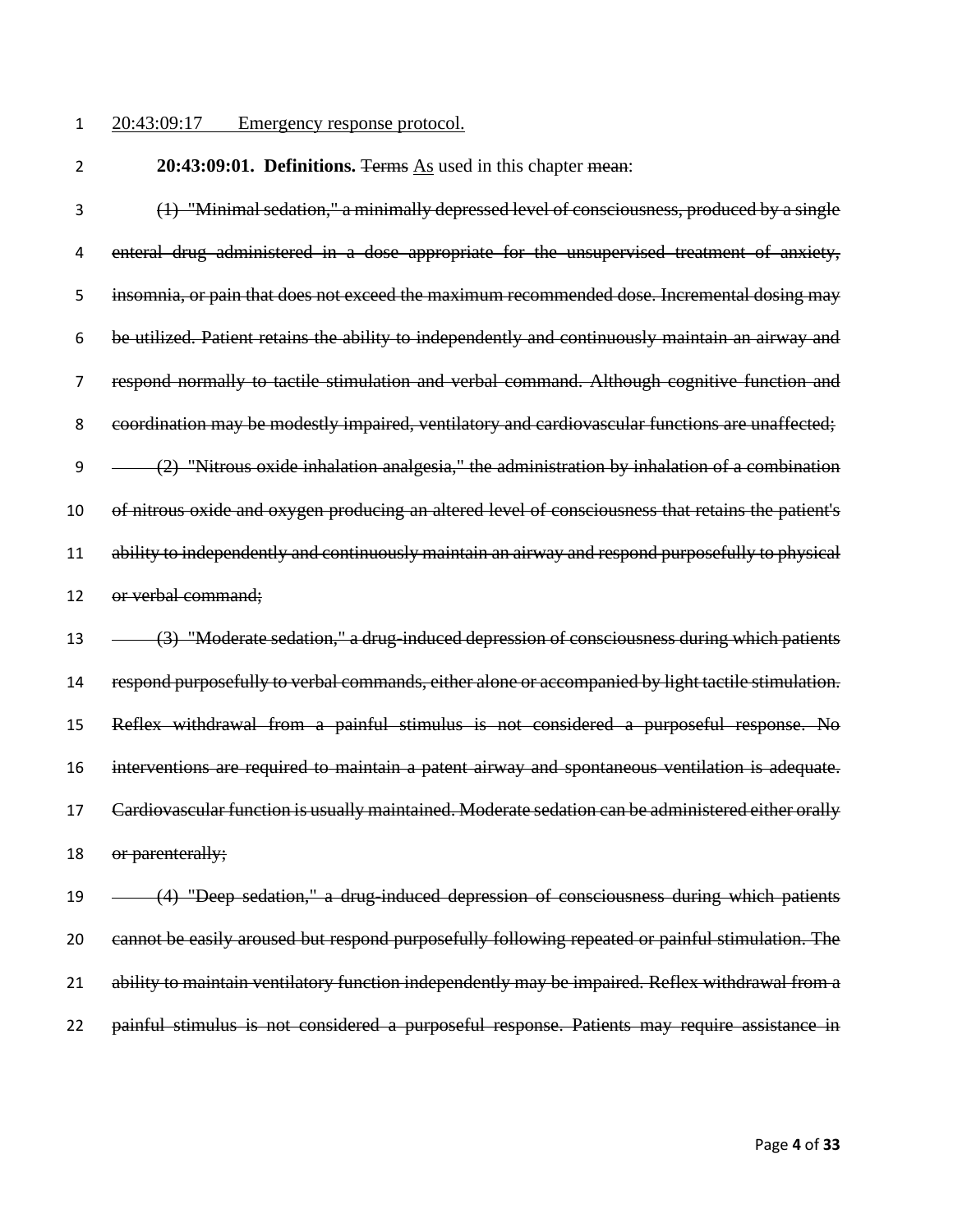maintaining a patent airway, and spontaneous ventilation may be inadequate. Cardiovascular 2 function is usually maintained;

 (5) "General anesthesia," a drug-induced loss of consciousness during which patients are not arousable, even by painful stimulation. The ability to maintain ventilatory function independently is often impaired. Patients frequently require assistance maintaining a patent airway, and positive pressure ventilation may be required because of depressed spontaneous ventilation or drug-induced depression of neuromuscular function. Cardiovascular function may be impaired; 8 (6) "Incremental dosing," administration of multiple doses of a drug until a desired effect is reached; (7) "Maximum recommended dose," maximum FDA-recommended dose of a drug, as printed in FDA-approved labeling for unmonitored home use; 12 (8) "Accredited," a program accredited by the American Dental Association Commission on Dental Accreditation. (1) "Accredited" means a program accredited by the American Dental Association Commission on Dental Accreditation; (2) "Deep sedation" means a drug-induced depression of consciousness during which patients cannot be easily aroused but respond purposefully following repeated or painful stimulation. The ability to independently maintain ventilatory function may be impaired. Patients may require assistance in maintaining a patent airway, and spontaneous ventilation may be inadequate. Cardiovascular function is usually maintained; (3) "General anesthesia" means a drug-induced loss of consciousness during which patients 22 are not arousable, even by painful stimulation. The ability to independently maintain ventilatory function is often impaired. Patients often require assistance in maintaining a patent airway, and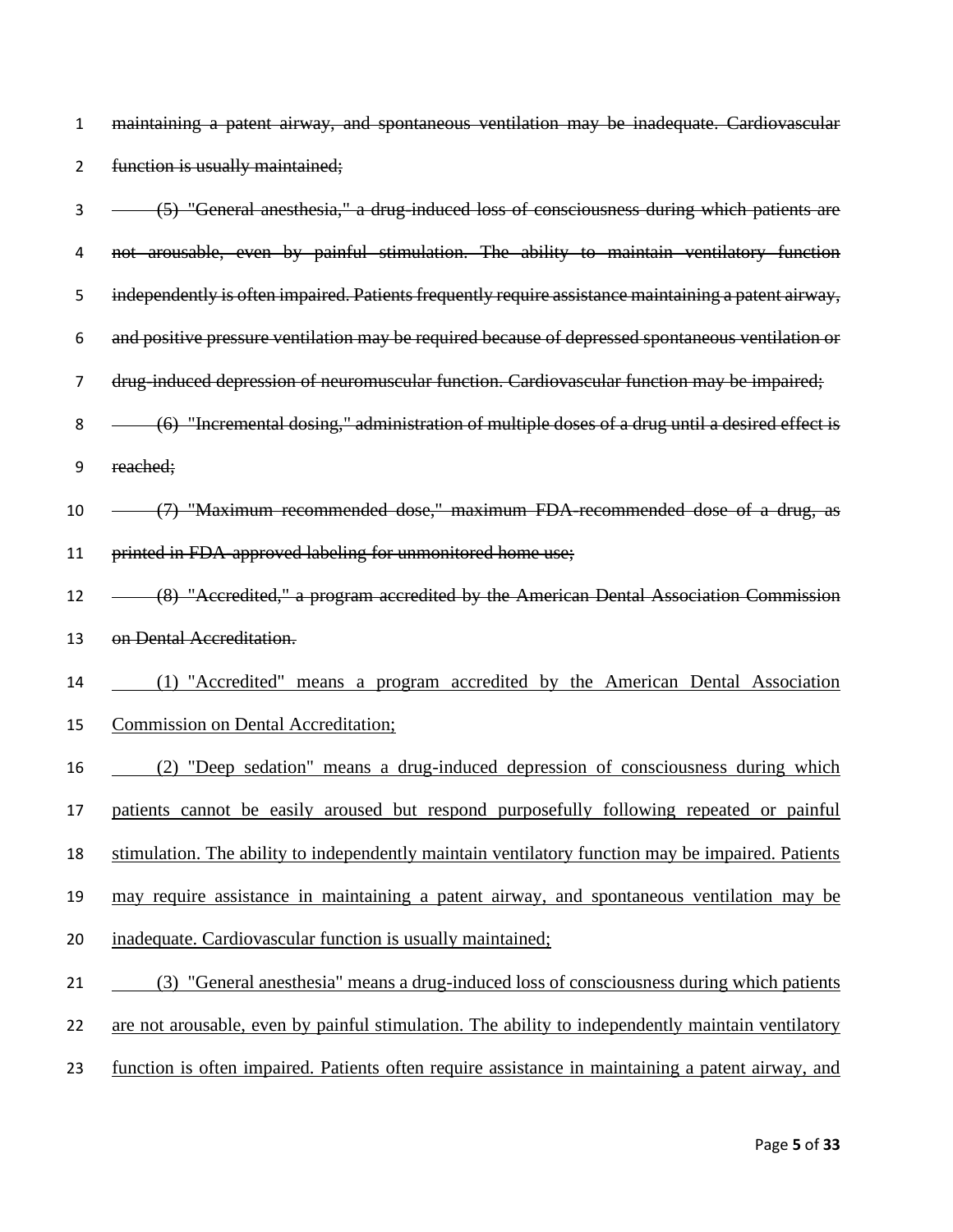- positive pressure ventilation may be required because of depressed spontaneous ventilation or
- drug-induced depression of neuromuscular function. Cardiovascular function may be impaired;
- (4) "Incremental dosing" means administration of multiple doses of a drug until a desired
- effect is reached but not to exceed the maximum recommended dose;
- (5) "Maximum recommended dose" means the maximum U.S. Food and Drug
- Administration recommended dose of a drug, as printed in U.S. Food and Drug Administration
- approved labeling for unmonitored home use;
- (6) "Minimal sedation" means a minimally depressed level of consciousness, produced by
- a pharmacological method, that retains the patient's ability to independently and continuously
- maintain an airway and respond normally to tactile stimulation and verbal command. Although
- cognitive function and coordination may be modestly impaired, ventilatory and cardiovascular
- functions are unaffected;
- (7) "Moderate sedation" means a drug-induced depression of consciousness during which
- patients respond purposefully to verbal commands, either alone or accompanied by light tactile
- stimulation. No interventions are required to maintain a patent airway and spontaneous ventilation
- is adequate. Cardiovascular function is usually maintained; and
- (8) "Nitrous oxide sedation and analgesia" means the administration, by inhalation, of a
- combination of nitrous oxide and oxygen producing a minimally depressed level of consciousness
- that retains the patient's ability to independently and continuously maintain an airway and respond
- normally to tactile stimulation and verbal command.

- 1986; transferred from §§ 20:43:04:08 and 20:43:04:10, 19 SDR 32, effective September 6, 1992;
- 37 SDR 131, effective January 6, 2011.

**Source:** 9 SDR 49, effective October 25, 1982; 12 SDR 151, 12 SDR 155, effective July 1,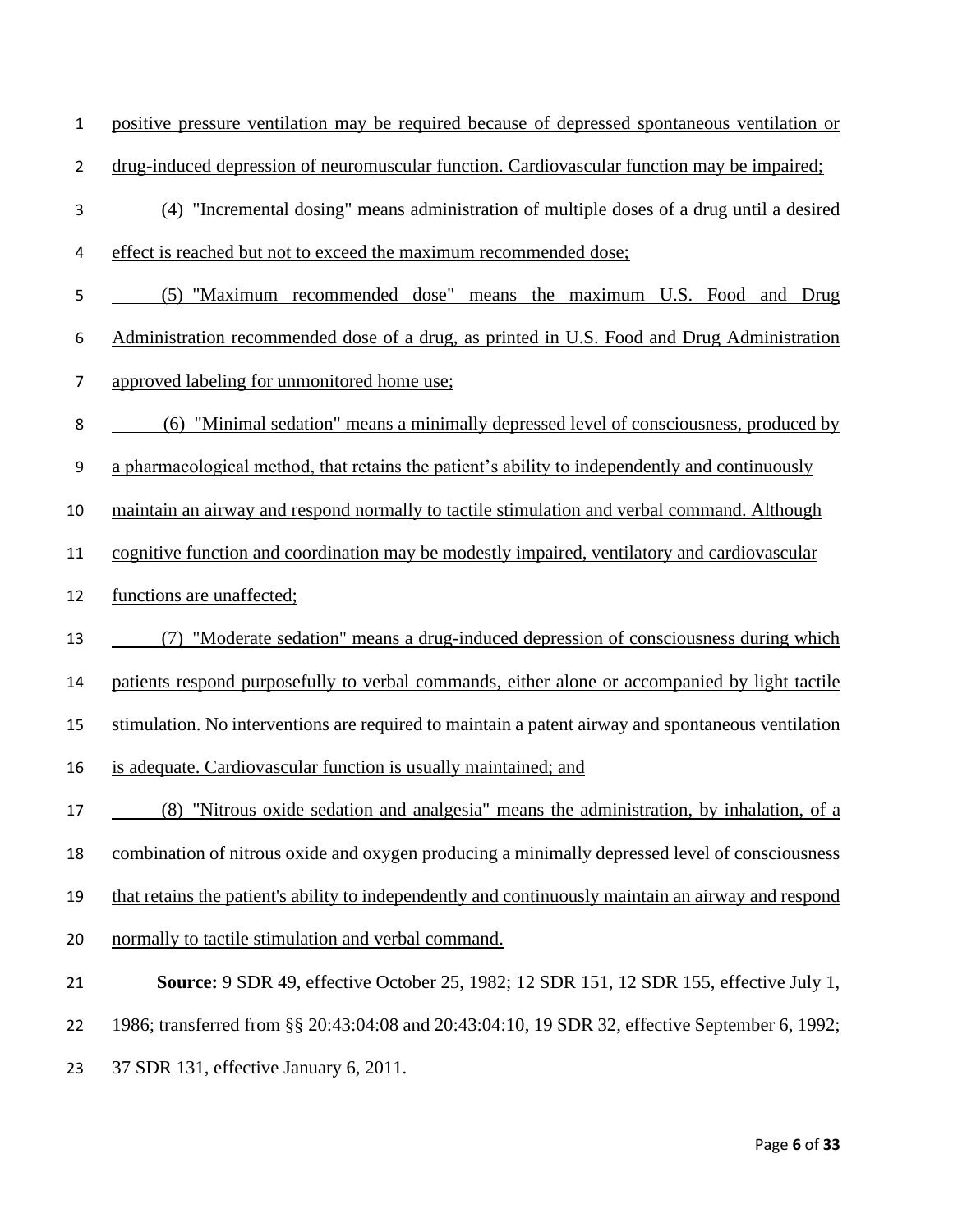| $\mathbf{1}$   | General Authority: SDCL 36-6A-14 $(4)(20)$ .                                                      |
|----------------|---------------------------------------------------------------------------------------------------|
| $\overline{2}$ | <b>Law Implemented: SDCL 36-6A-14(1)(13)(14)(22).</b>                                             |
| 3              | 20:43:09:02. Prohibitions. A dentist licensed in this state may not administer general            |
| 4              | anesthesia and deep sedation, moderate sedation, or nitrous oxide inhalation sedation and         |
| 5              | analgesia unless the dentist has obtained the permit required in § 20:43:09:03, 20:43:09:04, or   |
| 6              | 20:43:09:05.                                                                                      |
| $\overline{7}$ | Any dentist who advertises sedation using terms other than minimal sedation or nitrous            |
| 8              | oxide inhalation sedation and analgesic must have a general anesthesia and deep sedation-or,      |
| 9              | moderate sedation, or host permit.                                                                |
| 10             | Source: 19 SDR 32, effective September 6, 1992; 37 SDR 131, effective January 6, 2011.            |
| 11             | General Authority: SDCL 36-6A-14 $(1)(20)$ .                                                      |
| 12             | Law Implemented: SDCL 36-6A-14(1)(13)(14)(22), 36-6A-16.                                          |
| 13             | 20:43:09:03. General anesthesia and deep sedation permit requirements. The board                  |
| 14             | may issue a permit to a licensed dentist to use administer general anesthesia and deep sedation   |
| 15             | for to dental patients on an outpatient basis if the dentist meets the following requirements:    |
| 16             | (1) Has successfully completed an accredited advanced dental education residency                  |
| 17             | program in oral and maxillofacial surgery or dental anesthesiology that provides comprehensive    |
| 18             | and appropriate training necessary to administer general anesthesia or deep sedation as evidenced |
| 19             | by:                                                                                               |
| 20             | (a) Designation as a diplomate of the American Board of Oral and Maxillofacial                    |
| 21             | Surgery;                                                                                          |
| 22             | (b) Designation as a member of the American Association of Oral and Maxillofacial                 |
|                |                                                                                                   |
| 23             | Surgeons;                                                                                         |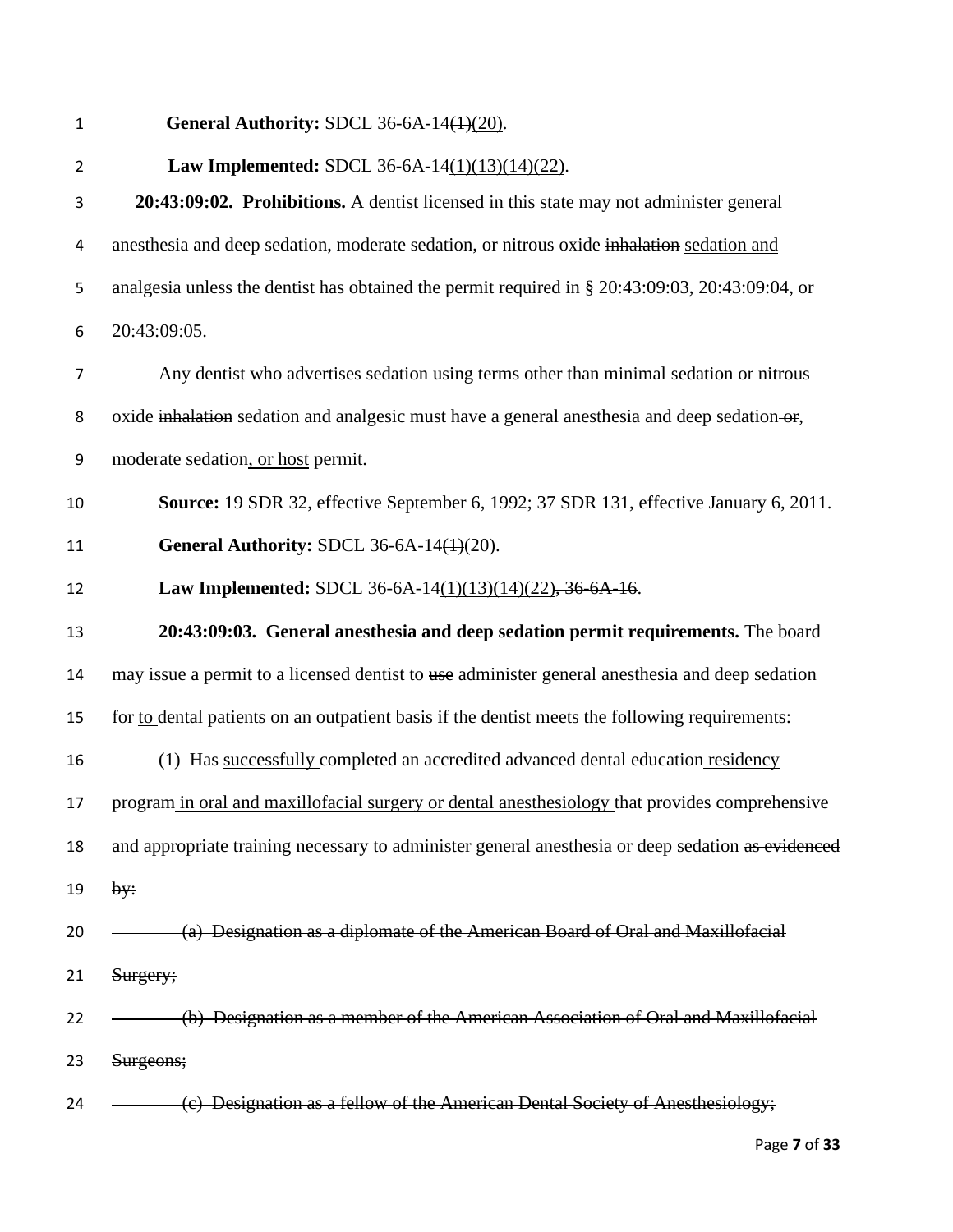| $\mathbf{1}$   | (d) Completion of an accredited residency in oral and maxillofacial surgery; or                   |
|----------------|---------------------------------------------------------------------------------------------------|
| $\overline{2}$ | (e) Completion of an accredited residency in dental anesthesiology;                               |
| 3              | . If the residency was completed more than 12 months before application for a permit, the         |
| 4              | applicant shall also:                                                                             |
| 5              | (A) Hold a permit to administer general anesthesia and deep sedation, or an equivalent            |
| 6              | permit, in another state and have completed a minimum of 50 general anesthesia or deep sedation   |
| $\overline{7}$ | cases in the 12 months before application; or                                                     |
| 8              | (B) Undergo a review by the board of the applicant's recent training and experience and           |
| 9              | complete supplemental training, education, evaluation, or remediation required by the board.      |
| 10             | The applicant shall pay all costs of the training, education, evaluation, remediation, and        |
| 11             | proceedings;                                                                                      |
| 12             | (2) Meets-Has met the requirements of outlined in $\S$ § 20:43:09:12 and 20:43:09:13.01;          |
| 13             | and                                                                                               |
| 14             | (3) Is certified in administering advanced cardiovascular life support Advanced                   |
| 15             | Cardiovascular Life Support by the American Heart Association or an equivalent program            |
| 16             | approved by the board and, if providing general anesthesia or deep sedation to a patient under 12 |
| 17             | years, is certified in Pediatric Advanced Life Support by the American Heart Association or an    |
| 18             | equivalent program approved by the board; and                                                     |
| 19             | (4) Employs auxiliary personnel who hold a permit to monitor patients under general               |
| 20             | anesthesia, deep sedation, or moderate sedation. ________________________________                 |
| 21             | A dentist with a general anesthesia and deep sedation permit may not administer general           |
| 22             | anesthesia or deep sedation or monitor a patient without the presence and assistance of qualified |
| 23             | auxiliary personnel at least two individuals who hold a permit to monitor patients under general  |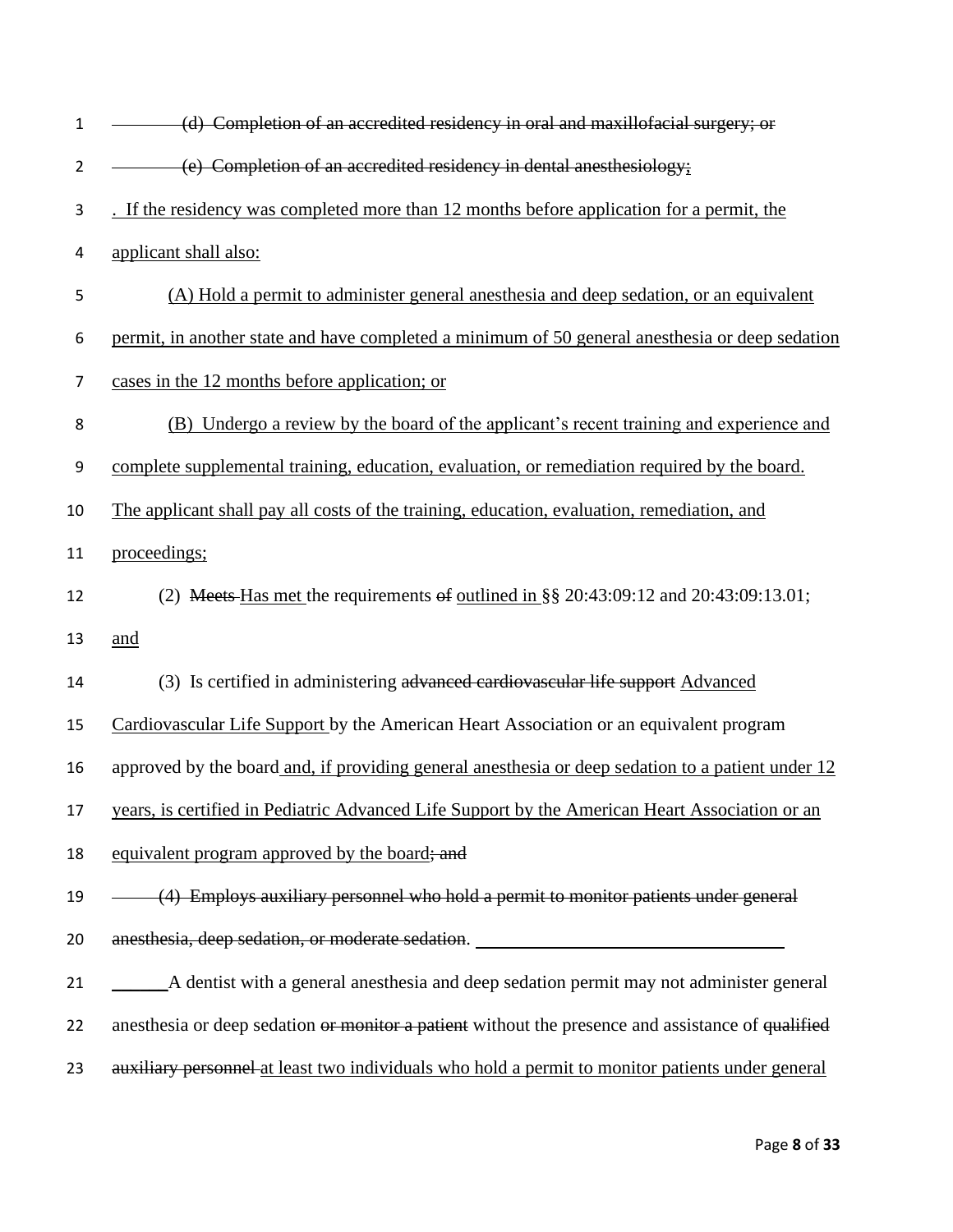anesthesia, deep sedation, or moderate sedation, or are otherwise authorized by law to monitor

patients under general anesthesia, deep sedation, or moderate sedation.

 A dentist administering general anesthesia or deep sedation shall be proficient in airway management and advanced cardiac life support; shall be capable of providing intravenous access; shall continuously evaluate the patient's blood pressure, pulse, respiratory function and cardiac activity; and shall apply the current standard of care to continuously monitor and evaluate the patient's blood pressure, pulse, respiratory function, and cardiac activity. 8 A general anesthesia and deep sedation permit precludes the need for incorporates the 9 authority granted by a moderate sedation or permit, a nitrous oxide inhalation sedation and analgesia permit, and a host permit. **Source:** 9 SDR 49, effective October 25, 1982; 12 SDR 151, 12 SDR 155, effective July 1, 1986; transferred from § 20:43:04:08, 19 SDR 32, effective September 6, 1992; 26 SDR 37, effective September 20, 1999; 37 SDR 131, effective January 6, 2011; 42 SDR 83, effective December 3, 2015. **General Authority:** SDCL [36-6A-14\(1\)\(3\)\(13\)\(14\)\(20\).](http://sdlegislature.gov/statutes/DisplayStatute.aspx?Type=Statute&Statute=36-6A-14) **Law Implemented:** SDCL [36-6A-14\(1\)\(3\)\(13\)\(14\)\(22\).](http://sdlegislature.gov/statutes/DisplayStatute.aspx?Type=Statute&Statute=36-6A-14) **20:43:09:04. Moderate sedation permit requirements.** The board may issue a permit to 18 a licensed dentist to use administer moderate sedation for to dental patients 12 years and older on an outpatient basis if the dentist meets the following requirements: 20 (1) Has successfully completed a board approved moderate sedation course that meets 21 the objectives and content as described in Part 5 of the Guidelines for Teaching Pain Control and 22 Sedation to Dentists and Dental Students. A board approved course must include a minimum of 23 60 hours of instruction plus management of at least 20 patients and clinical experience in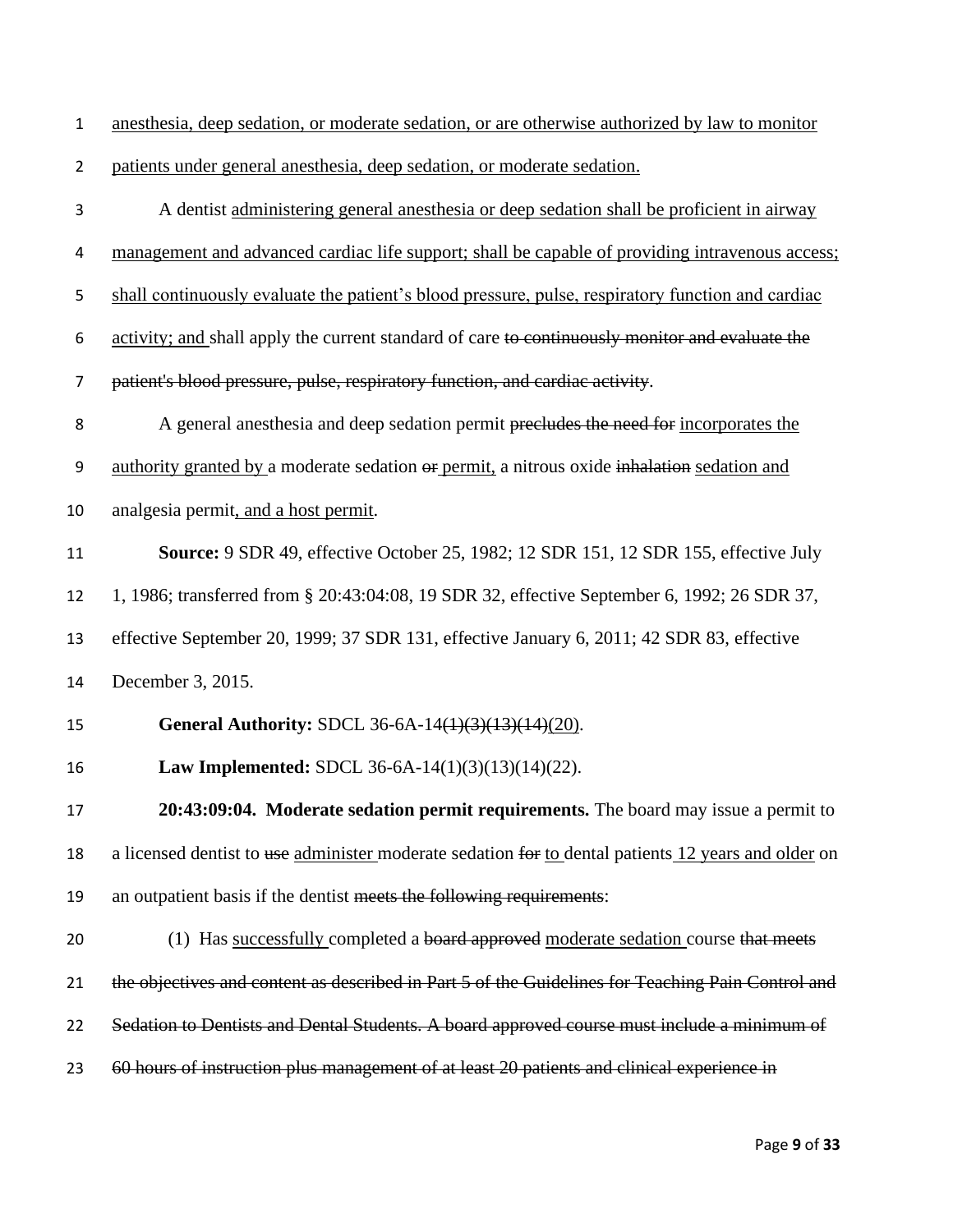| $\mathbf 1$      | management of the compromised airway and establishment of intravenous access; approved by           |
|------------------|-----------------------------------------------------------------------------------------------------|
| $\overline{2}$   | the board pursuant to $\S 20:43:09:04.03$ . If the course was completed more than 12 months         |
| 3                | before application, the applicant shall also:                                                       |
| 4                | (A) Hold a permit to administer moderate sedation, or an equivalent permit, in another              |
| 5                | state and have completed a minimum of 12 moderate sedation cases in the 12 months before            |
| 6                | application; or                                                                                     |
| $\boldsymbol{7}$ | (B) Undergo a review by the board of the applicant's recent training and experience and             |
| 8                | complete supplemental training, education, evaluation, or remediation required by the board.        |
| 9                | The applicant shall pay all costs of the training, education, evaluation, remediation, and          |
| 10               | associated proceedings;                                                                             |
| 11               | (2) Meets Has met the requirements outlined in $\S$ 20:43:09:12 and 20:43:09:13; and                |
| 12               | (3) Is certified in administering advanced cardiovascular life support Advanced                     |
| 13               | Cardiovascular Life Support by the American Heart Association or an equivalent program              |
| 14               | approved by the board; and                                                                          |
| 15               | (4) Employs auxiliary personnel who hold a permit to monitor patients under general                 |
| 16               | anesthesia, deep sedation, or moderate sedation.                                                    |
| 17               | $\Delta$ dentist with a moderate sedation permit may not administer moderate sedation $\theta$      |
| 18               | monitor a patient without the presence and assistance of qualified auxiliary personnel at least one |
| 19               | individual who holds a permit to monitor patients under general anesthesia, deep sedation, or       |
| 20               | moderate sedation, or is otherwise authorized by law to monitor patients under general              |
| 21               | anesthesia, deep sedation, or moderate sedation.                                                    |
| 22               | A dentist using a parenteral route of administration must limit the use of pharmacological          |
| 23               | agents to those for which there are reversal agents administering moderate sedation may not use     |
|                  |                                                                                                     |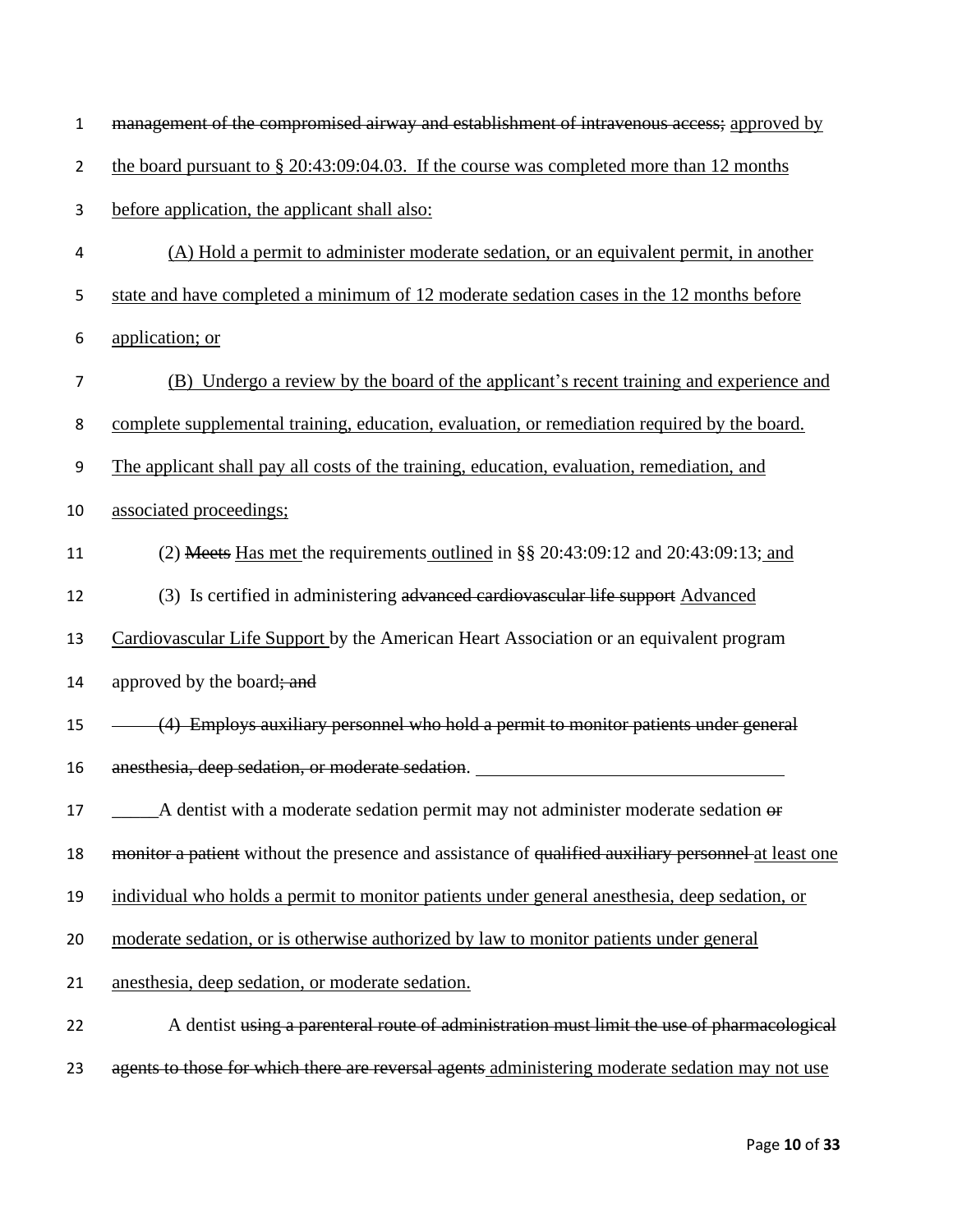general anesthetics; shall be proficient in airway management and advanced cardiac life support; shall be capable of providing intravenous access; shall continuously evaluate the patient's blood pressure, pulse, respiratory function, and cardiac activity; and shall apply the current standard of care.

5 A dentist providing that meets the requirements of this section may only be authorized by 6 the board to administer moderate sedation to a child under 12 years of age must also document appropriate training in pediatric sedation techniques, according to the Guidelines for Monitoring and Management of Pediatric Patients During and After Sedation for Diagnostic and Therapeutic Procedures, and in pediatric resuscitation, including the recognition and management of pediatric airway and respiratory problems and must sign an affidavit certifying that the dentist understands the requirements of the Guidelines for Monitoring and Management of Pediatric Patients During 12 and After Sedation for Diagnostic and Therapeutic Procedures if the dentist has successfully completed an accredited advanced dental education residency program that provides comprehensive and appropriate training necessary to administer and manage pediatric moderate sedation and is certified in Pediatric Advanced Life Support by the American Heart Association or an equivalent program approved by the board. A dentist that does not meet these 17 requirements by June 30, 2022, may not administer moderate sedation to a child under 12 years. A dentist using moderate sedation must adhere to the standards of the Guidelines for the Use of Sedation and General Anesthesia by Dentists. 20 \_\_\_\_\_\_\_\_\_\_\_\_\_A dentist intending to produce a given level of sedation must who administers moderate sedation shall maintain a margin of safety and a level of consciousness in the patient that does 22 not approach general anesthesia or deep sedation and shall be able to rescue a patient whose level 23 of sedation becomes deeper than initially intended. A dentist using moderate sedation must be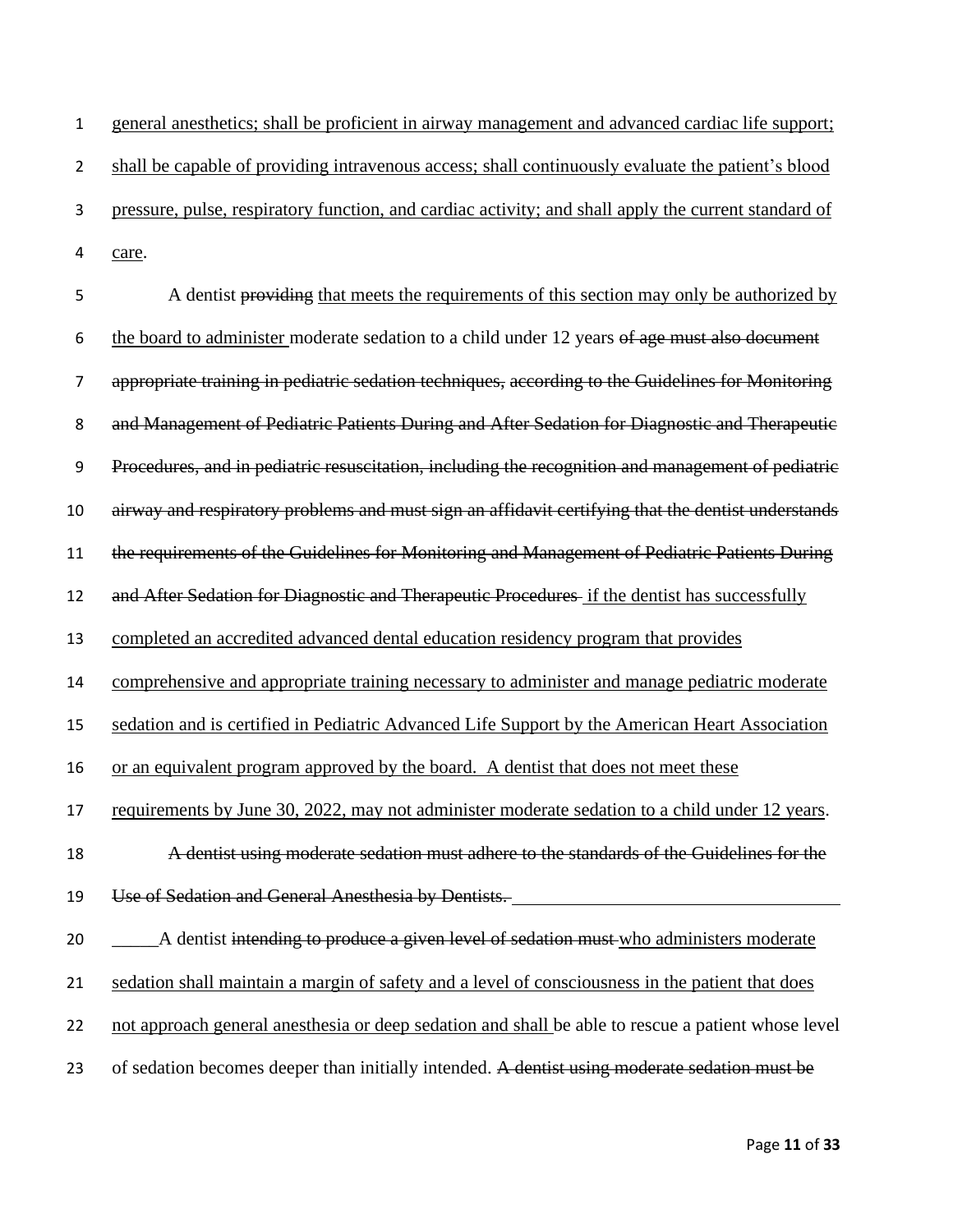| $\mathbf{1}$   | proficient in airway management and advanced life support and capable of providing intravenous                                      |
|----------------|-------------------------------------------------------------------------------------------------------------------------------------|
| $\overline{2}$ | access. A dentist using moderate sedation shall apply the current standard of care to continuously                                  |
| 3              | monitor and evaluate the patient's blood pressure, pulse, respiratory function, and cardiae                                         |
| 4              | <u> 1989 - Johann Stoff, deutscher Stoffen und der Stoffen und der Stoffen und der Stoffen und der Stoffen und der</u><br>activity. |
| 5              | If moderate sedation results in a general anesthetic state, the requirements outlined in                                            |
| 6              | § 20:43:09:03 for general anesthesia and deep sedation apply.                                                                       |
| $\overline{7}$ | A moderate sedation permit precludes the need for incorporates the authority granted in a                                           |
| 8              | nitrous oxide inhalation sedation and analgesia permit and host permit. A dentist that holds a                                      |
| 9              | moderate sedation permit and utilizes a licensed anesthesia provider to administer general                                          |
| 10             | anesthesia, deep sedation, or moderate sedation to a patient under 12 years shall also be certified                                 |
| 11             | in Pediatric Advanced Life Support by the American Heart Association or an equivalent program                                       |
| 12             | approved by the board.                                                                                                              |
| 13             | <b>Source:</b> 9 SDR 49, effective October 25, 1982; 12 SDR 151, 12 SDR 155, effective July                                         |
| 14             | 1, 1986; transferred from § 20:43:04:11, 19 SDR 32, effective September 6, 1992; 37 SDR 131,                                        |
| 15             | effective January 6, 2011; 42 SDR 83, effective December 3, 2015.                                                                   |
| 16             | General Authority: SDCL 36-6A-14(1)(3)(13)(14)(20).                                                                                 |
| 17             | Law Implemented: SDCL 36-6A-14(1)(3)(13)(14)(22).                                                                                   |
| 18             | References: "Guidelines for Teaching Pain Control and Sedation to Dentists and Dental                                               |
| 19             | Students," 2012 Edition, American Dental Association. Copies may be obtained from the                                               |
| 20             | American Dental Association at www.ada.org free of charge. "Guidelines for the use of Sedation                                      |
| 21             | and General Anesthesia by Dentists," 2012 Edition, American Dental Association. Copies may                                          |
| 22             | be obtained from the American Dental Association at www.ada.org free of charge. "Guidelines                                         |
| 23             | for Monitoring and Management of Pediatric Patients During and After Sedation for Diagnostic                                        |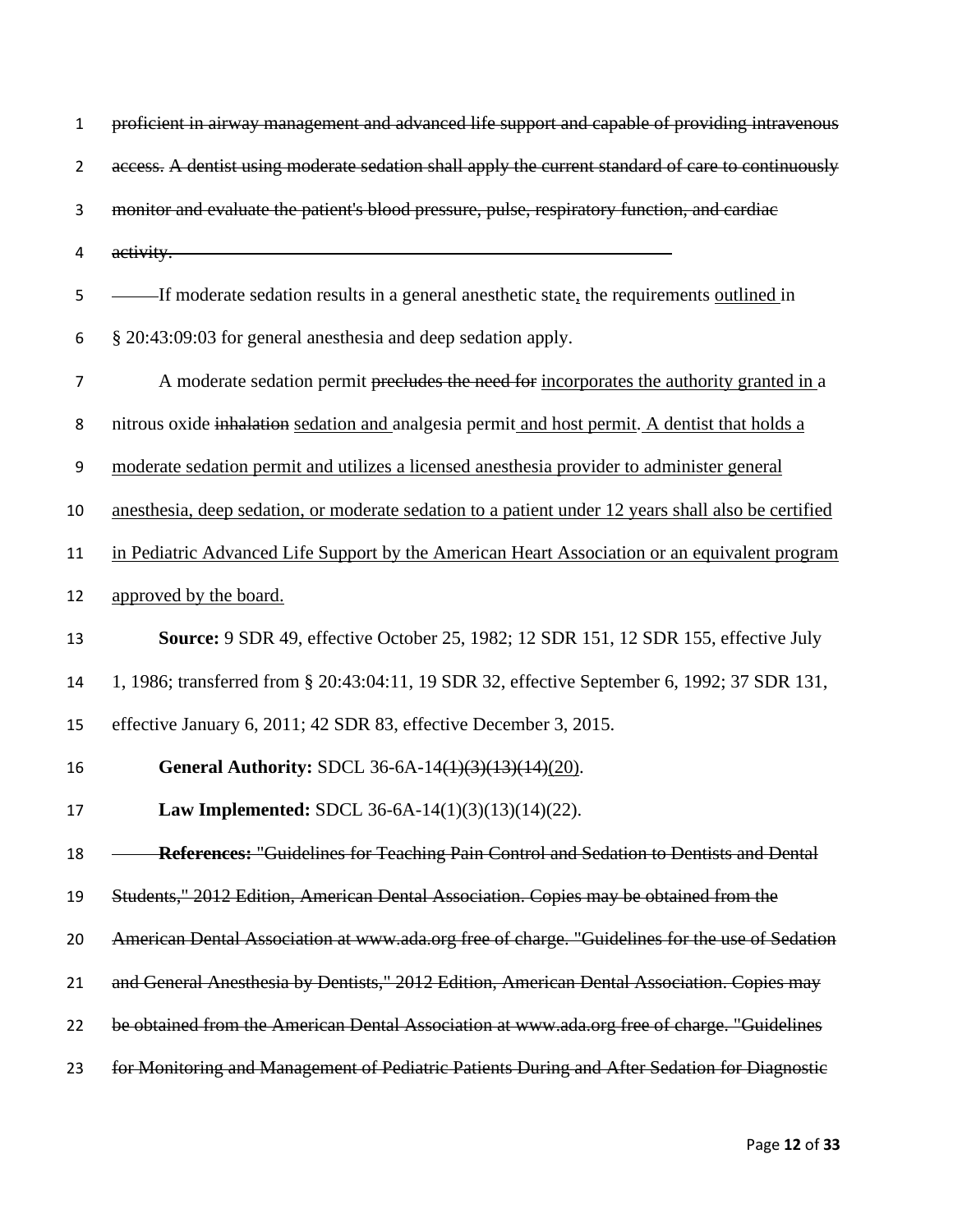| $\mathbf 1$    | and Therapeutic Procedures: An Update," 2011 Edition, American Academy of Pediatrics.                   |
|----------------|---------------------------------------------------------------------------------------------------------|
| $\overline{2}$ | Copies may be obtained from the American Academy of Pediatrics at www.aapd.org free of                  |
| 3              | charge.                                                                                                 |
| 4              | 20:43:09:04.01. Employing or contracting with licensed anesthesia provider that                         |
| 5              | provides general anesthesia, deep sedation, or moderate sedation in dental office. If a $\underline{A}$ |
| 6              | dentist employs or contracts with that holds a general anesthesia and deep sedation, moderate           |
| $\overline{7}$ | sedation, or host permit and utilizes a licensed anesthesia provider that provides to administer        |
| 8              | general anesthesia, deep sedation, or moderate sedation for dental patients in a dental office or       |
| 9              | facility on an outpatient basis-the dentist must to a dental patient on whom the dentist is             |
| 10             | performing a dental procedure shall:                                                                    |
| 11             | (1) Have a written contract or written agreement with the licensed anesthesia provider                  |
| 12             | stating that the licensed anesthesia provider must that outlines the appropriate roles and              |
| 13             | responsibilities of the dentist, licensed anesthesia provider, and clinical staff, for the              |
| 14             | administration of sedation or anesthesia, that shall include requirements that the licensed             |
| 15             | anesthesia provider:                                                                                    |
| 16             | (A) Collaborate with the dentist on patient selection based on clearly defined patient                  |
| 17             | selection criteria;                                                                                     |
| 18             | (B) Be continuously be present during the administration of the anesthetic and remain;                  |
| 19             | (C) Remain with the patient until the patient is communicating effectively;                             |
| 20             | Transfer care of the patient to an individual who holds a permit to monitor patients<br>(D)             |
| 21             | under general anesthesia, deep sedation, or moderate sedation, or is otherwise authorized by law        |
| 22             | to monitor patients under general anesthesia, deep sedation, or moderate sedation; and                  |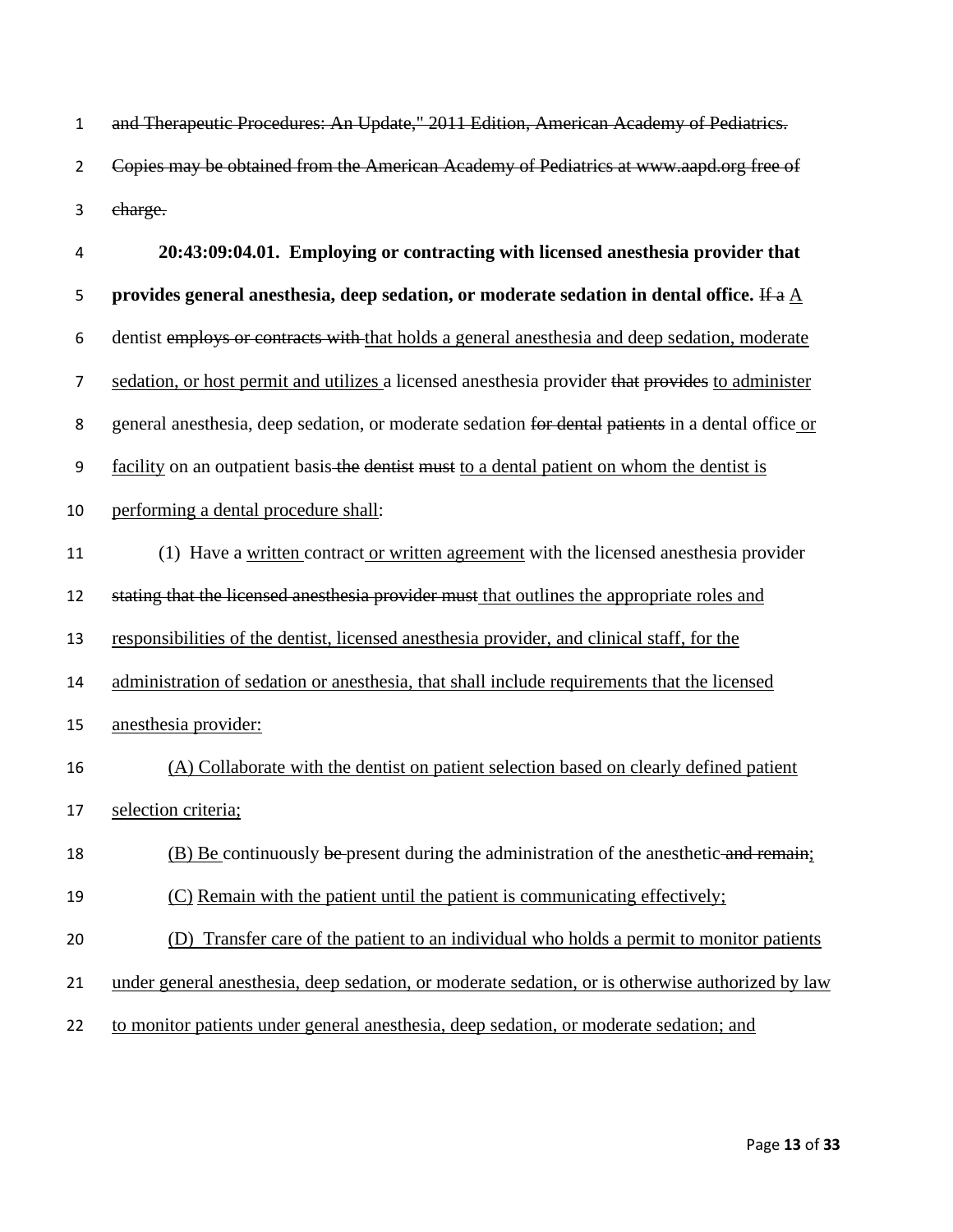| $\mathbf{1}$   | (E) Remain on the premises of the facility where the anesthesia was administered until               |
|----------------|------------------------------------------------------------------------------------------------------|
| $\overline{2}$ | the anesthetized patient is fully recovered and discharged from the facility to a responsible adult; |
| 3              | (2) Notify the board that of the location of any dental office or facility where general             |
| 4              | anesthesia, deep sedation, or moderate sedation services are being will be provided and the          |
| 5              | location of the facility where such services are being provided;                                     |
| 6              | (3) Employ Ensure the availability of auxiliary personnel that are certified in                      |
| 7              | administering basic life support by the American Heart Association for the Healthcare Provider,      |
| 8              | the American Red Cross for the Professional Rescuer, or an equivalent program approved by the        |
| 9              | board;                                                                                               |
| 10             | (4) Meet the equipment Verify that the requirements for the level of anesthesia or sedation          |
| 11             | being provided, as required in $\S 20:43:09:13$ or $20:43:09:13.01$ , are satisfied;                 |
| 12             | (5) Hold a general anesthesia and deep sedation, moderate sedation, or host permit and               |
| 13             | have completed the inspection, as required in $\S 20:43:09:12$ ;                                     |
| 14             | (6) Ensure that the licensed anesthesia provider holds a license in good standing in South           |
| 15             | Dakota; and                                                                                          |
| 16             | (7) Ensure that the licensed anesthesia provider holds anesthesia privileges at a licensed           |
|                | 17 ambulatory surgery center or licensed hospital. Ensure that the licensed anesthesia provider's    |
| 18             | qualifications and competency to deliver the necessary sedation or anesthesia services have been     |
| 19             | meaningfully verified; and                                                                           |
| 20             | (8) Ensure that the licensed anesthesia provider is not administering general anesthesia and         |
| 21             | deep sedation without the presence and assistance of at least one individual, other than the dentist |
| 22             | completing the dental procedure, who holds a permit to monitor patients under general                |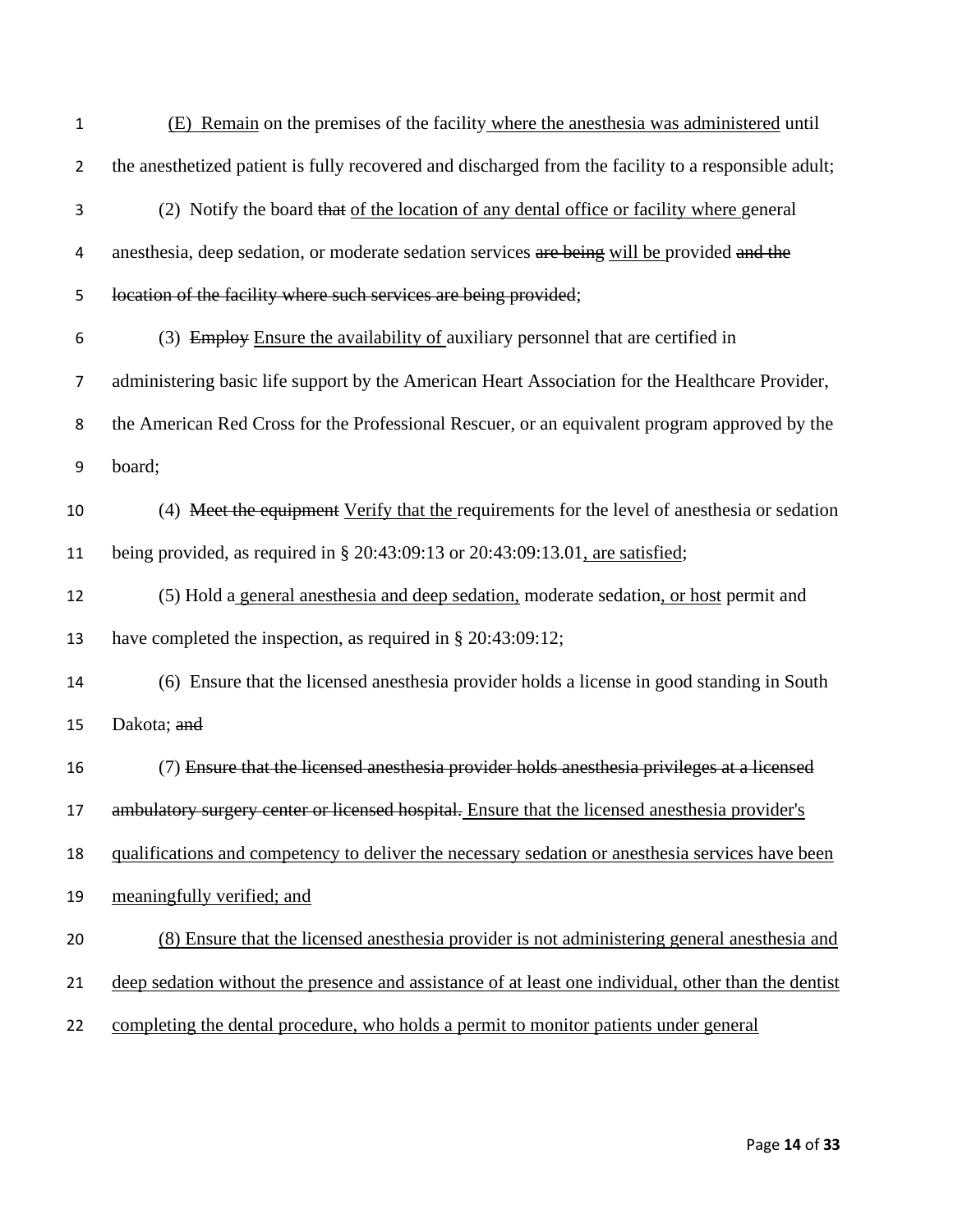- anesthesia, deep sedation, or moderate sedation, or is otherwise authorized by law to monitor
- patients under general anesthesia and deep sedation.
- **Source:** 37 SDR 131, effective January 6, 2011; 42 SDR 83, effective December 3, 2015.
- **General Authority:** SDCL [36-6A-14\(1\)\(13\)\(14\)\(20\).](http://sdlegislature.gov/statutes/DisplayStatute.aspx?Type=Statute&Statute=36-6A-14)
- **Law Implemented:** SDCL [36-6A-14\(1\)\(13\)\(14\)\(22\).](http://sdlegislature.gov/statutes/DisplayStatute.aspx?Type=Statute&Statute=36-6A-14)
- **20:43:09:04.02. Utilizing licensed anesthesia provider for general anesthesia and**
- **deep sedation or moderate sedation in ambulatory surgery center or hospital.** No permit is
- 8 required if a dentist utilizes the services of a licensed anesthesia provider for dental patients in  $\frac{a_n}{b_n}$
- a licensed ambulatory surgery center or hospital.
- **Source:** 37 SDR 131, effective January 6, 2011.
- **General Authority:** SDCL [36-6A-14\(1\)\(20\).](http://sdlegislature.gov/statutes/DisplayStatute.aspx?Type=Statute&Statute=36-6A-14)
- **Law Implemented:** SDCL [36-6A-14\(](http://sdlegislature.gov/statutes/DisplayStatute.aspx?Type=Statute&Statute=36-6A-14)1)(13)(22), [36-6A-16.](http://sdlegislature.gov/statutes/DisplayStatute.aspx?Type=Statute&Statute=36-6A-16)
- **20:43:09:04.03. Moderate sedation course requirements.** The board may approve a
- moderate sedation training course as referenced in subdivision 20:43:09:04(1) if the course meets
- the following requirements:
- (1) The course satisfies all objectives and content as described in Part 5 of the Guidelines
- for Teaching Pain Control and Sedation to Dentists and Dental Students;
- (2) The course includes a minimum of 60 clock hours of coursework that is provided
- through didactic instruction;
- (3) The course includes the administration of moderate parenteral sedation via the
- intravenous route to at least 20 individually managed live patients of the appropriate age. The
- course participant must be listed on the anesthesia record, administer the drugs, and document
- the administration and physiologic findings on the anesthesia record;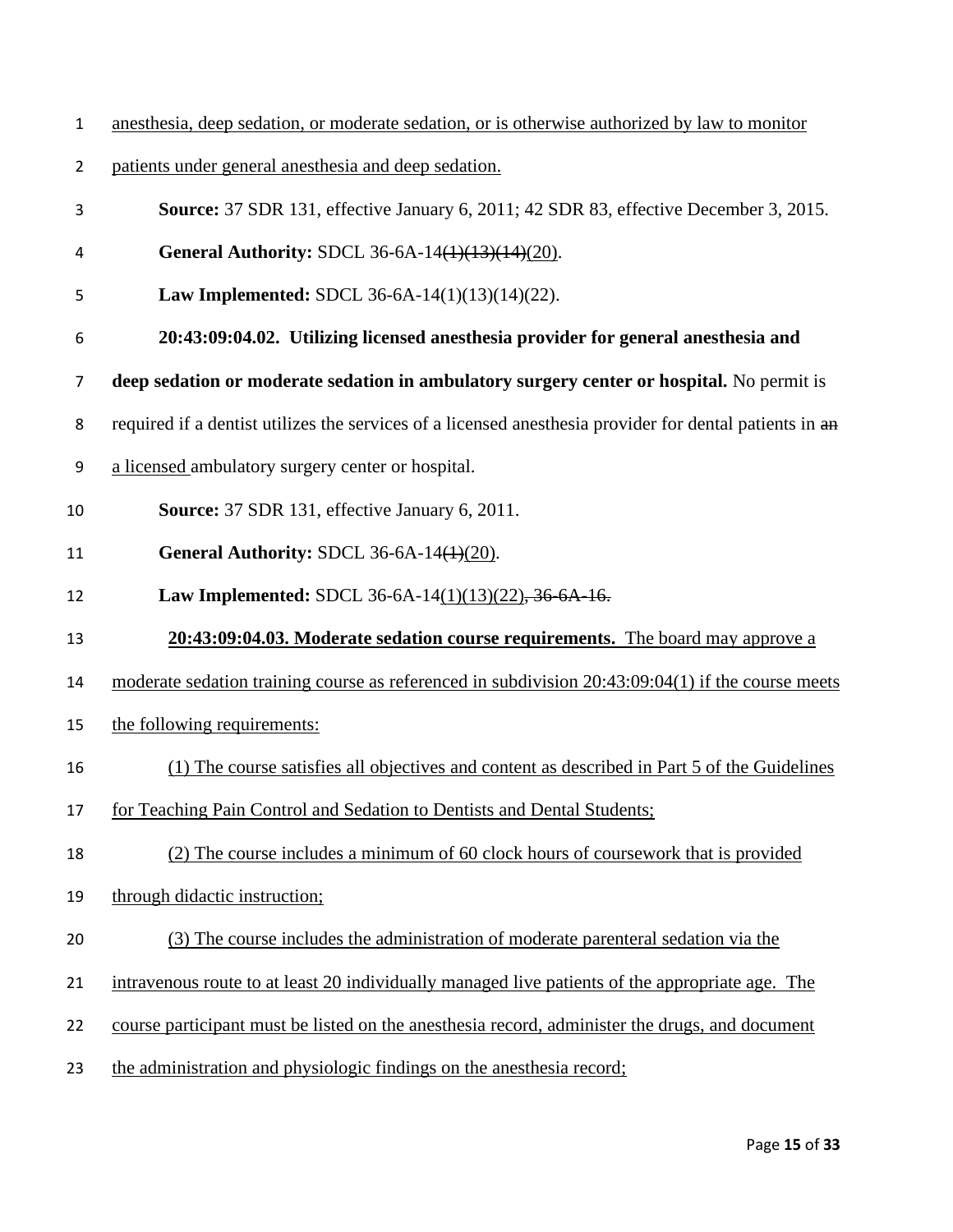| $\mathbf{1}$   | (4) The course includes clinical experience in the management of the compromised                   |
|----------------|----------------------------------------------------------------------------------------------------|
| $\overline{2}$ | airway and establishment of intravenous access;                                                    |
| 3              | (5) The course is directed by a dentist or physician qualified by experience and training,         |
| 4              | including the following:                                                                           |
| 5              | (A) The course director has not been disciplined for conduct that, in the opinion of               |
| 6              | the board, would jeopardize the safety of the public or patients;                                  |
| 7              | (B) The course director holds a current permit or license to administer general                    |
| 8              | anesthesia and deep sedation or moderate sedation in at least one state; and                       |
| 9              | (C) The course director has at least three years of experience administering general               |
| 10             | anesthesia and deep sedation or moderate sedation, including formal postdoctoral                   |
| 11             | <u>residency</u> training in anxiety and pain control;                                             |
| 12             | (6) The course has a clinical participant-faculty ratio of not more than four-to-one;              |
| 13             | (7) The course includes a mechanism for the course participant to evaluate the                     |
| 14             | performance of individuals presenting the course material, a summary of which is maintained        |
| 15             | and available for review;                                                                          |
| 16             | (8) The course provides additional clinical experience if the course participant has not           |
| 17             | achieved competency within the time allotted for the course; and                                   |
| 18             | (9) The course director certifies the competency of a course participant in each moderate          |
| 19             | sedation technique, including instruction, clinical experience, managing the airway, intravascular |
| 20             | or intraosseous access, and reversal drugs, before the course participant is issued documentation  |
| 21             | verifying successful completion of the course.                                                     |
| 22             | The board shall conduct a review of moderate sedation courses annually and may only                |
| 23             | approve courses that have submitted documentation necessary to verify that the course              |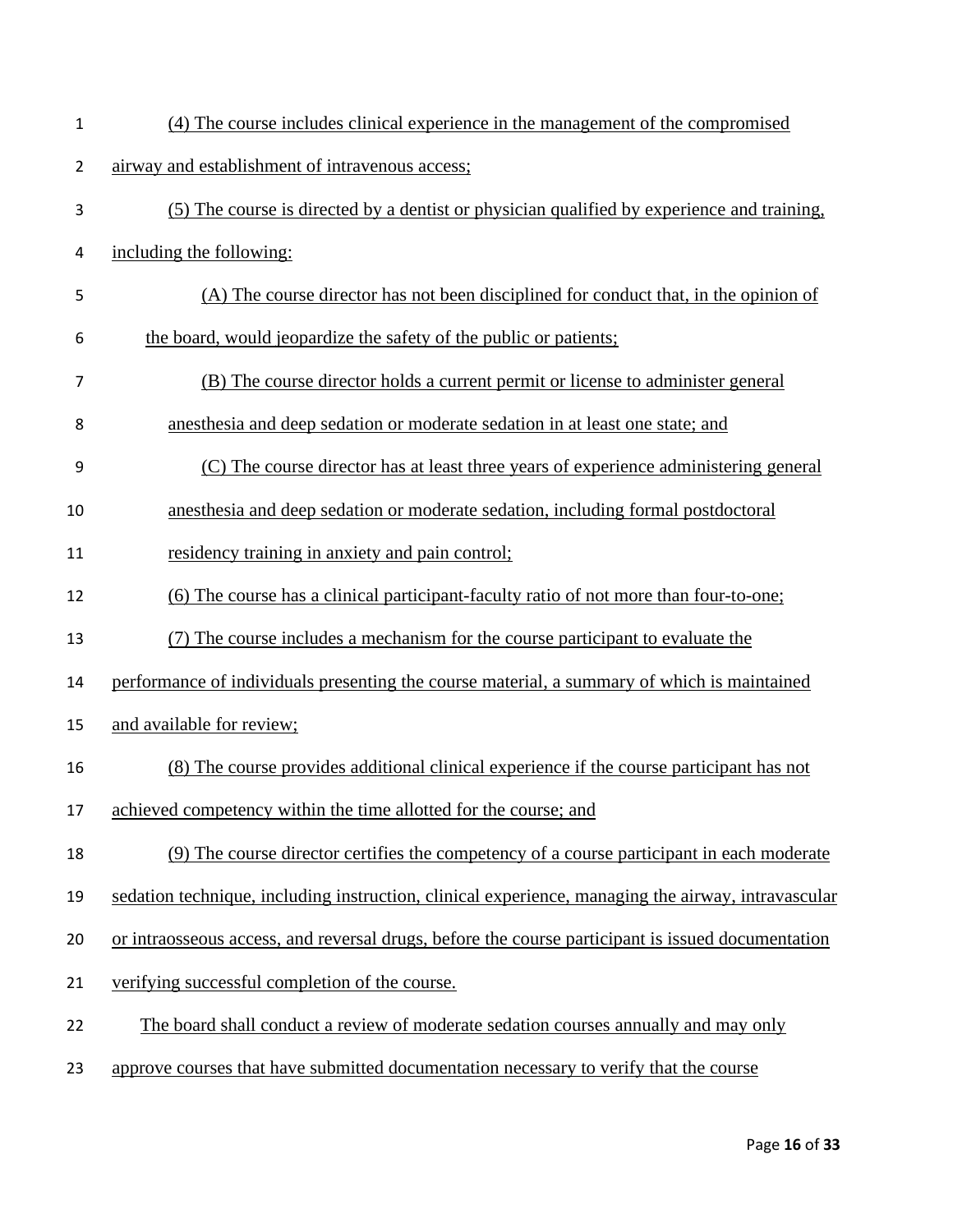| 1  | requirements outlined in this section have been met. A course director may be required to          |
|----|----------------------------------------------------------------------------------------------------|
| 2  | participate in an interview as part of the course review before the board approves the course.     |
| 3  | Source:                                                                                            |
| 4  | General Authority: SDCL 36-6A-14(20).                                                              |
| 5  | <b>Law Implemented: SDCL 36-6A-14(1)(3)(13)(22).</b>                                               |
| 6  | <b>References:</b> "Guidelines for Teaching Pain Control and Sedation to Dentists and Dental       |
| 7  | Students," 2016 Edition, American Dental Association. Copies may be obtained from the              |
| 8  | American Dental Association at www.ada.org free of charge.                                         |
| 9  | 20:43:09:04.04. Host permit requirements. The board may issue a permit to a licensed               |
| 10 | dentist to utilize a licensed anesthesia provider to administer general anesthesia, deep sedation, |
| 11 | or moderate sedation, in compliance with $\S 20:43:09:04.01$ on an outpatient basis to a dental    |
| 12 | patient on whom the dentist is performing a dental procedure, if the dentist:                      |
| 13 | (1) Has successfully completed a course approved by the board that meets the criteria              |
| 14 | outlined in § 20:43:09:04.05. If the course was completed more than 12 months before               |
| 15 | application for a permit, the applicant must also hold a permit equivalent to the host permit in   |
| 16 | another state;                                                                                     |
| 17 | (2) Has met the requirements outlined in $\S 20:43:09:12$ ;                                        |
| 18 | (3) Has met the requirements outlined in $\S 20:43:09:13$ or $20:43:09:13.01$ , based on the       |
| 19 | highest level of sedation or an esthesia that will be provided to a patient; and                   |
| 20 | (4) Is certified in administering Advanced Cardiovascular Life Support by the American             |
| 21 | Heart Association or an equivalent program approved by the board.                                  |
| 22 | A dentist that holds a host permit is authorized to monitor a patient under general                |
| 23 | anesthesia, deep sedation, or moderate sedation. A dentist that holds a host permit and utilizes a |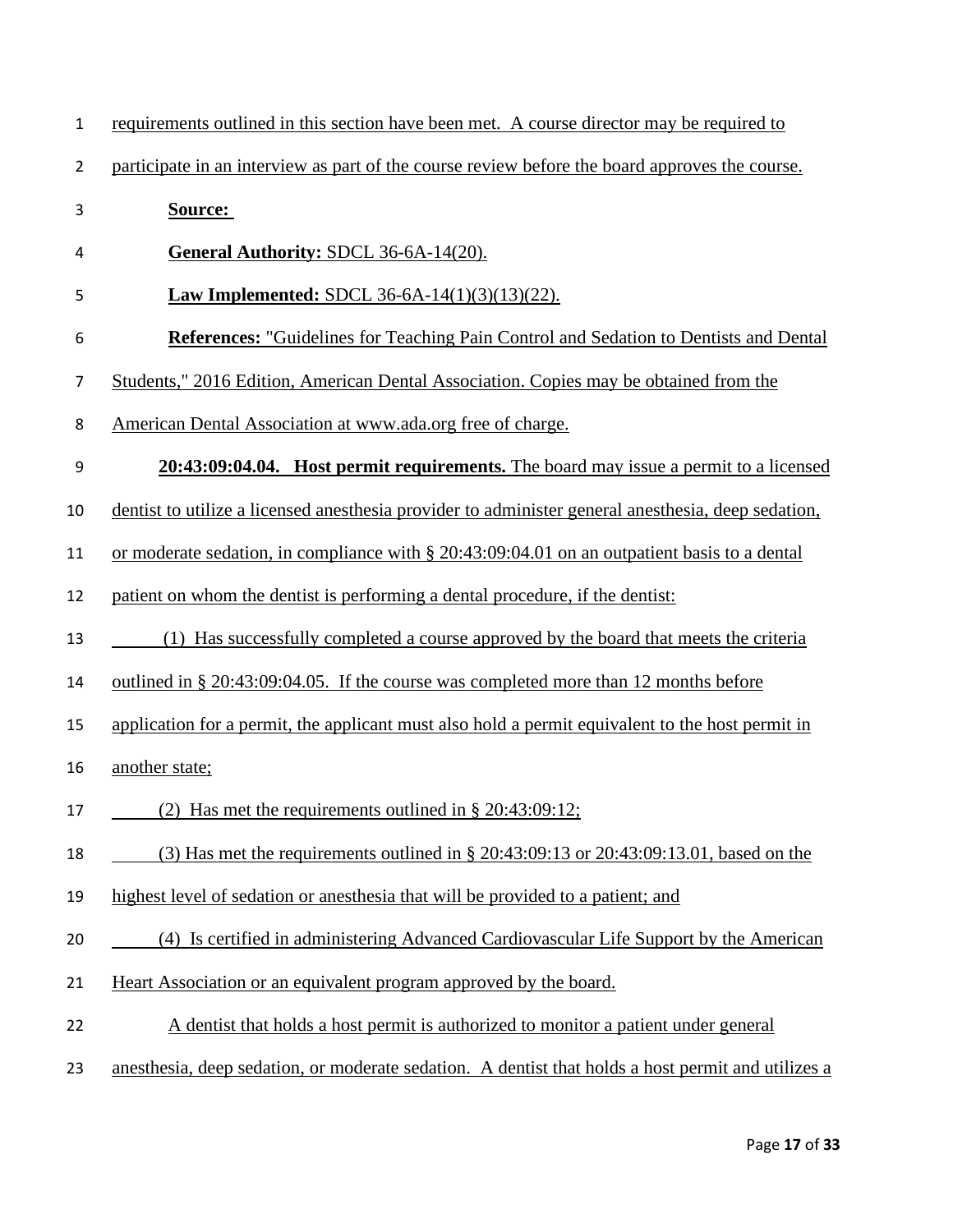| $\mathbf{1}$ | licensed anesthesia provider to provide general anesthesia, deep sedation, or moderate sedation |
|--------------|-------------------------------------------------------------------------------------------------|
| 2            | to a patient under 12 years shall also be certified in Pediatric Advanced Life Support by the   |
| 3            | American Heart Association or an equivalent program approved by the board.                      |
| 4            | Source:                                                                                         |
| 5            | <b>General Authority: SDCL 36-6A-14(20).</b>                                                    |
| 6            | <b>Law Implemented: SDCL 36-6A-14(1)(13)(14)(22).</b>                                           |
| 7            | 20:43:09:04.05. Host course requirements. The board may approve an educational                  |
| 8            | course as referenced in subdivision $20:43:09:04.04(1)$ if the course meets the following       |
| 9            | requirements:                                                                                   |
| 10           | (1) The course provides instruction and an assessment of knowledge and skill in the             |
| 11           | following areas:                                                                                |
| 12           | (A) Preoperative patient assessment;                                                            |
| 13           | (B) Emergency scenarios and rescue;                                                             |
| 14           | (C) Respiratory complications;                                                                  |
| 15           | (D) Patient safety and monitoring;                                                              |
| 16           | (E) Airway assessment and management;                                                           |
| 17           | (F) Anesthetic drugs; and                                                                       |
| 18           | (G) Recovery; and                                                                               |
| 19           | (2) Upon completion, the course participant can:                                                |
| 20           | (A) Identify a high-risk patient;                                                               |
| 21           | (B) Differentiate between levels of sedation;                                                   |
| 22           | (C) Monitor a patient receiving sedation or anesthesia; and                                     |
| 23           | (D) Rescue a patient from a deeper-than-intended level of sedation.                             |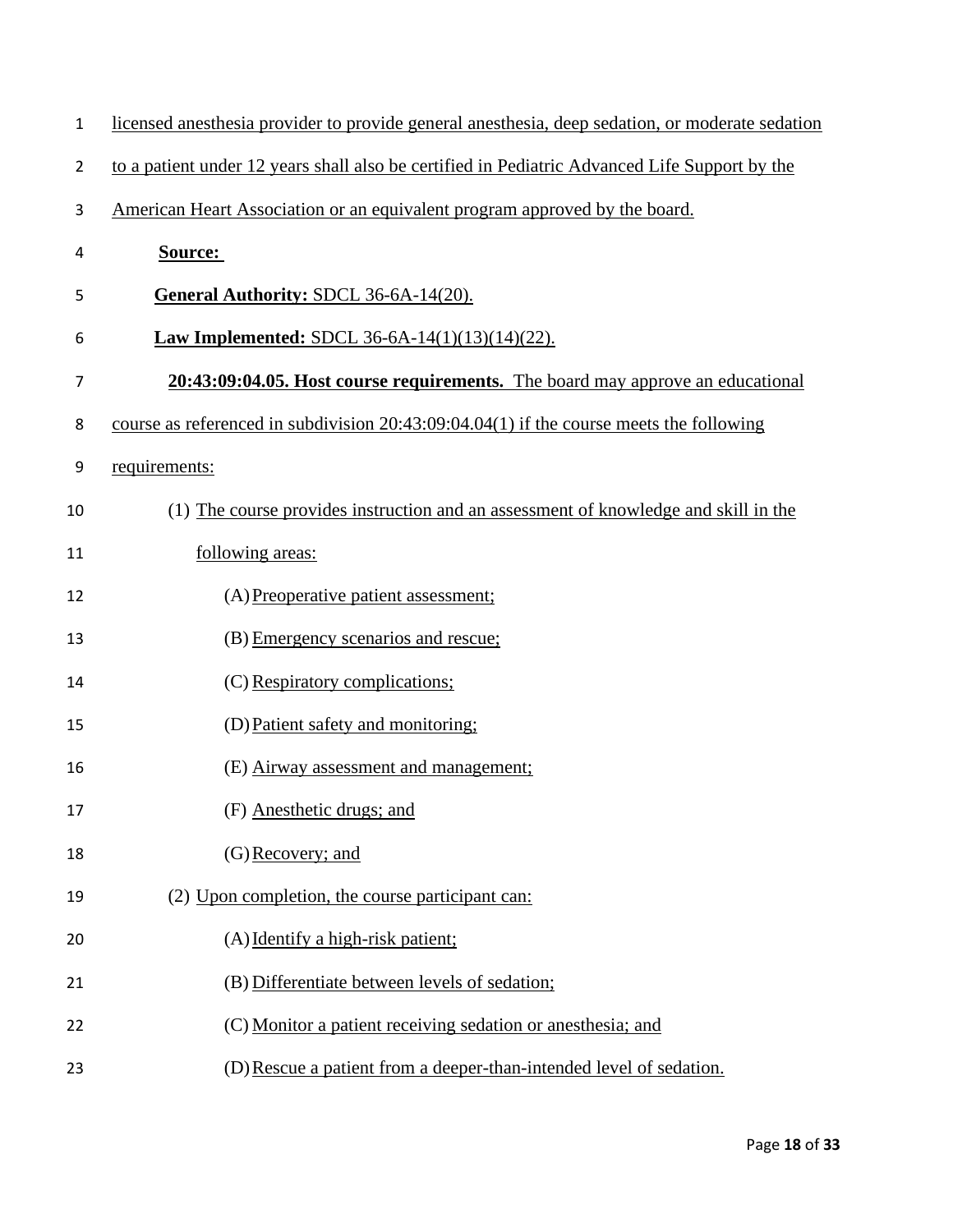| $\mathbf{1}$   | The board shall conduct a review of courses annually and may only approve courses that                 |
|----------------|--------------------------------------------------------------------------------------------------------|
| $\overline{2}$ | have submitted documentation necessary to verify that the course requirements outlined in this         |
| 3              | section have been met. A course director may be required to participate in an interview as part        |
| 4              | of the course review before the board approves the course.                                             |
| 5              | <b>Source:</b>                                                                                         |
| 6              | General Authority: SDCL 36-6A-14(20).                                                                  |
| 7              | Law Implemented: SDCL 36-6A-14(1)(3)(13)(22).                                                          |
| 8              | 20:43:09:04.06. Anesthesia or sedation education -- Other. At its discretion, in lieu of               |
| 9              | the requirement outlined in subdivision $20:43:09:03(1)$ , $20:43:09:04(1)$ , or $20:43:09:04.04(1)$ , |
| 10             | the board may consider training or experience accepted in any state or jurisdiction that resulted      |
| 11             | in an equivalent permit being issued to or maintained by the applicant. The board may deem             |
| 12             | such training or experience substantially equivalent and issue a permit or may require that the        |
| 13             | applicant complete supplemental training, education, evaluation, or remediation before a permit        |
| 14             | may be issued. The applicant shall pay all costs of the training, education, evaluation,               |
| 15             | remediation, or proceedings.                                                                           |
| 16             | <b>Source:</b>                                                                                         |
| 17             | <b>General Authority: SDCL 36-6A-14(20).</b>                                                           |
| 18             | <b>Law Implemented: SDCL 36-6A-14(1)(13)(22).</b>                                                      |
| 19             | 20:43:09:05. Nitrous oxide inhalation sedation and analgesia permit requirements --                    |
| 20             | <b>Dentists.</b> The board may issue a permit to a dentist to use administer nitrous oxide inhalation  |
| 21             | sedation and analgesia sedation for to dental patients on an outpatient basis if the dentist meets     |
| 22             | the following requirements:                                                                            |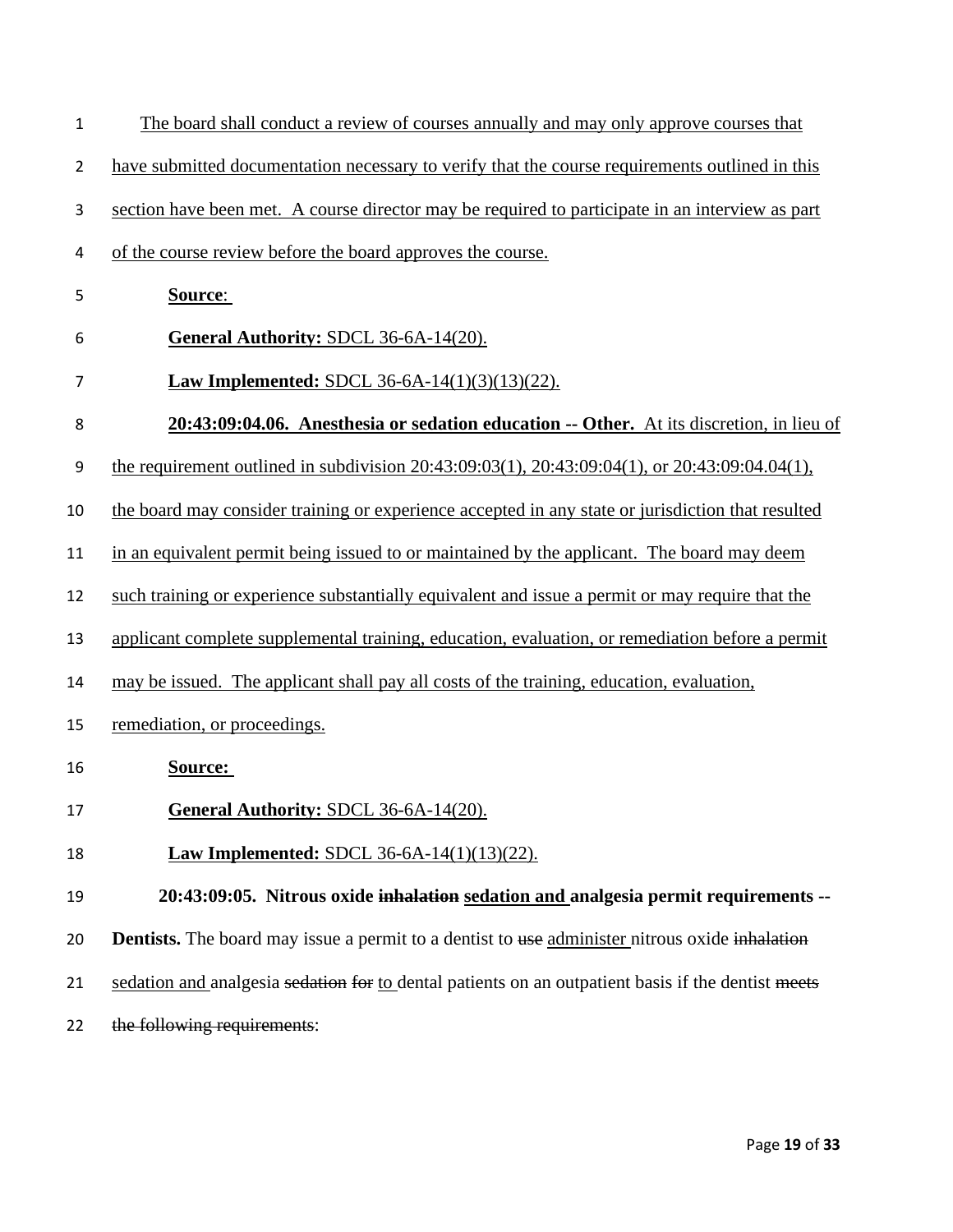| $\mathbf{1}$   | (1) Meets one of the following educational requirements: Is certified in administering           |
|----------------|--------------------------------------------------------------------------------------------------|
| $\overline{2}$ | basic life support by the American Heart Association for the Healthcare Provider, the American   |
| 3              | Red Cross for the Professional Rescuer, or an equivalent program approved by the board; and      |
| 4              | (a) (2) Has successfully completed a board-approved course that meets the objectives             |
| 5              | and content as described in Part 4 of the Guidelines for Teaching Pain Control and Sedation to   |
| 6              | Dentists and Dental Students; or                                                                 |
| $\overline{7}$ | (b) Has taken a course in nitrous oxide inhalation sedation and analgesia sedation               |
| 8              | while a student in an accredited school of dentistry; through an accredited dental school and    |
| 9              | either:                                                                                          |
| 10             | (A) Completed the course within 13 months before application for a permit; or                    |
| 11             | (B) Completed the course more than 13 months before application, has legally                     |
| 12             | administered nitrous oxide sedation and analgesia for a period of time during the three years    |
| 13             | preceding application, and attests to the applicant's current clinical proficiency to administer |
| 14             | nitrous oxide sedation and analgesia.                                                            |
| 15             | $\frac{1}{2}$ Has equipment for administering nitrous oxide inhalation analgesia with fail-safe  |
| 16             | features and a 20 percent minimum oxygen flow;                                                   |
| 17             | (3) Is certified in administering basic life support by the American Heart Association for       |
| 18             | the Healthcare Provider, the American Red Cross for the Professional Rescuer, or an equivalent   |
| 19             | program approved by the board; and                                                               |
| 20             | (4) Employs auxiliary personnel who are certified in administering basic life support by         |
| 21             | the American Heart Association for the Healthcare Provider, the American Red Cross for the       |
| 22             | Professional Rescuer, or an equivalent program approved by the board.                            |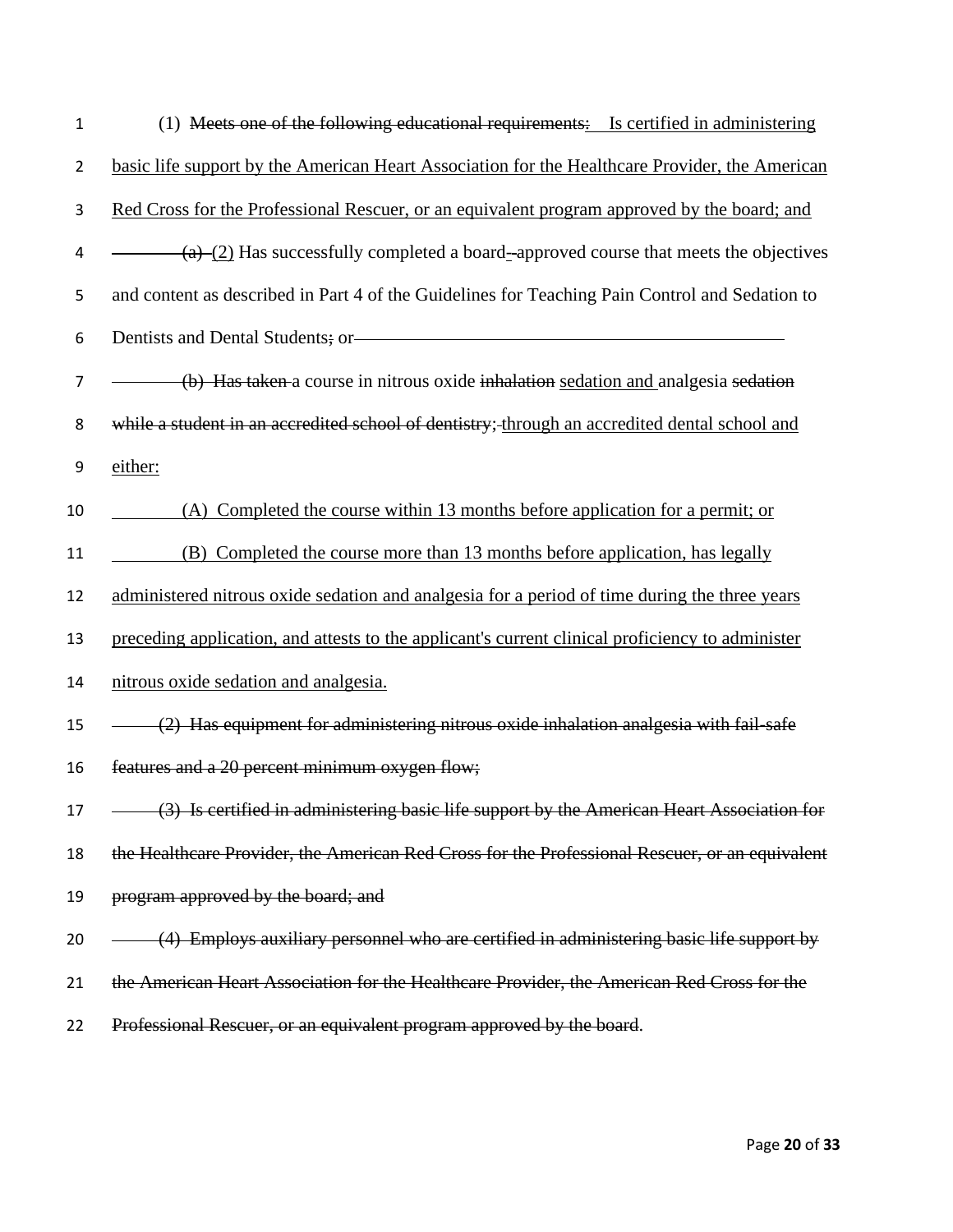1 A dentist that administers nitrous oxide sedation and analgesia must use equipment with

2 fail-safe features, a 30-percent-minimum oxygen flow, and a scavenger system.

3 A If a patient is 12 years or older, a dentist may administer nitrous oxide inhalation 4 sedation and analgesia in combination with a single enteral drug to achieve a minimally 5 depressed level of consciousness minimal sedation only if the maximum recommended dose of the enteral drug is not exceeded. Incremental dosing may be utilized. A dentist may not 7 administer nitrous oxide inhalation sedation and analgesia used in combination with more than one enteral drug or by dosing a single enteral drug in excess of the maximum recommended dose unless the dentist holds the appropriate general anesthesia and deep sedation permit or moderate sedation permit. **Source:** 9 SDR 49, effective October 25, 1982; 12 SDR 151, 12 SDR 155, effective July 1, 1986; transferred from § 20:43:04:12, 19 SDR 32, effective September 6, 1992; 37 SDR 131, effective January 6, 2011; 42 SDR 83, effective December 3, 2015. **General Authority:** SDCL [36-6A-14\(1\)\(3\)\(13\)\(14\)\(20\).](http://sdlegislature.gov/statutes/DisplayStatute.aspx?Type=Statute&Statute=36-6A-14) **Law Implemented:** SDCL [36-6A-14\(1\)\(3\)\(13\)\(14\)\(22\).](http://sdlegislature.gov/statutes/DisplayStatute.aspx?Type=Statute&Statute=36-6A-14) **Reference:** "Guidelines for Teaching Pain Control and Sedation to Dentists and Dental 17 Students," 2012 2016 Edition, American Dental Association. Copies may be obtained from the American Dental Association at [www.ada.org](http://www.ada.org/) free of charge. **20:43:09:06. Nitrous oxide inhalation sedation and analgesia permit requirements -- Dental hygienists and registered dental assistants.** The board may issue a permit to a dental 21 hygienist or a registered dental assistant to use administer nitrous oxide inhalation sedation and 22 analgesia for to dental patients on an outpatient basis under the direct supervision of a dentist if 23 the dental hygienist or registered dental assistant has met the following requirements: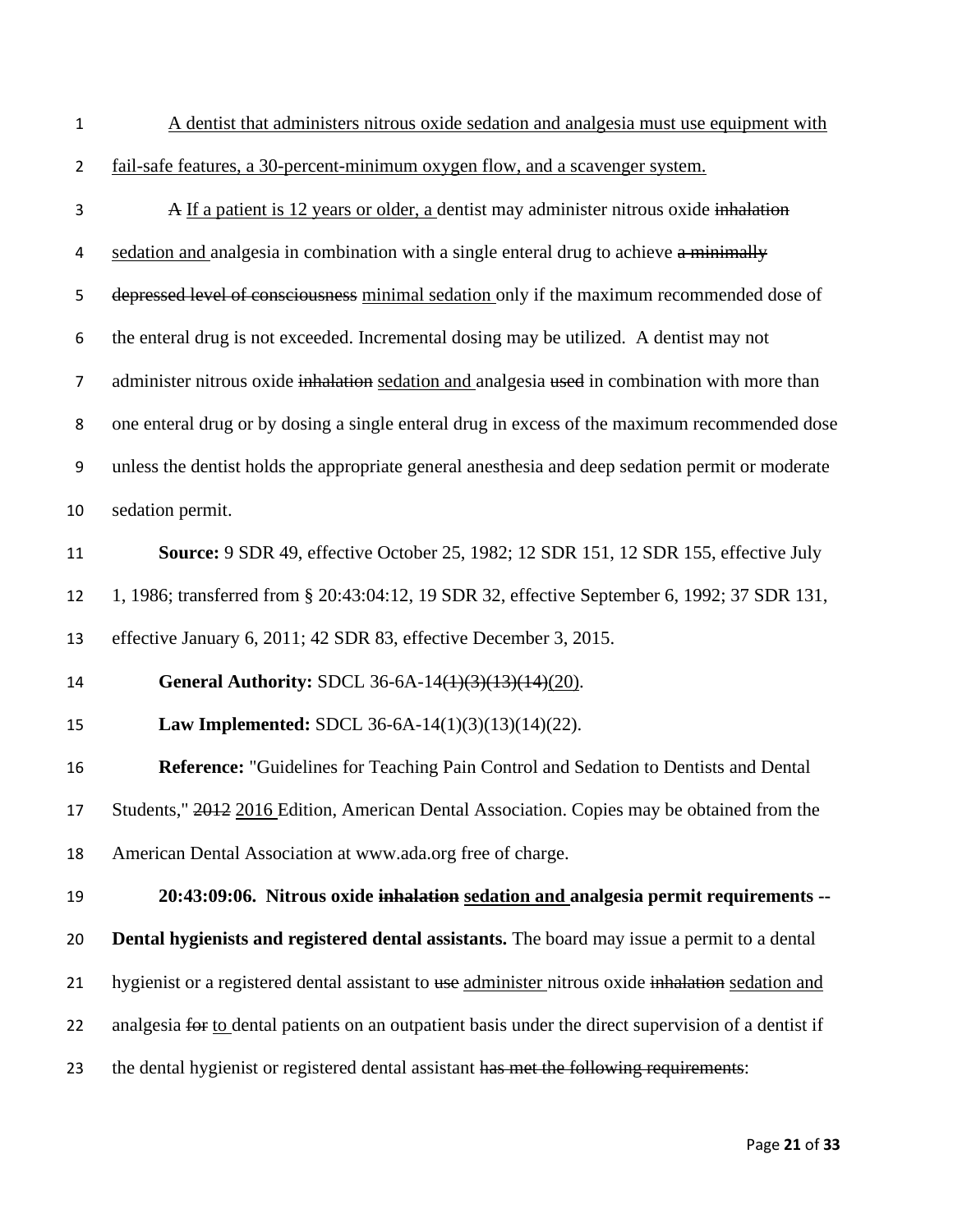| $\mathbf{1}$   | (1) Is certified in administering basic life support by the American Heart Association for          |
|----------------|-----------------------------------------------------------------------------------------------------|
| $\overline{2}$ | the Healthcare Provider, the American Red Cross for the Professional Rescuer, or an equivalent      |
| 3              | program approved by the board; and                                                                  |
| 4              | (2) Has successfully completed a board--approved educational course that substantially              |
| 5              | meets the objectives and content as described in Part 4 of the Guidelines for Teaching Pain         |
| 6              | Control and Sedation to Dentists and Dental Students and either:                                    |
| $\overline{7}$ | $(aA)$ Completed the course within thirteen 13 months prior to before application for a             |
| 8              | permit; or                                                                                          |
| 9              | $(\frac{b}{b})$ Completed the course more than thirteen 13 months prior to before application,      |
| 10             | has legally administered nitrous oxide inhalation sedation and analgesia for a period of time       |
| 11             | during the three years preceding application, and provides written documentation from a dentist     |
| 12             | that has employed or supervised the applicant, attesting to the current clinical proficiency of the |
| 13             | applicant to administer nitrous oxide inhalation sedation and analgesia.                            |
| 14             | A dental hygienist or registered dental assistant that administers nitrous oxide sedation           |
| 15             | and analgesia must use equipment with fail-safe features, a 30-percent-minimum oxygen flow,         |
| 16             | and a scavenger system.                                                                             |
| 17             | <b>Source:</b> 19 SDR 32, effective September 6, 1992; 32 SDR 188, effective May 15, 2006;          |
| 18             | 37 SDR 131, effective January 6, 2011; 42 SDR 19, effective August 17, 2015; 42 SDR 83,             |
| 19             | effective December 3, 2015.                                                                         |
| 20             | General Authority: SDCL 36-6A-14 <del>(1)(3)(7)(10)(13)(14)</del> (20).                             |
| 21             | Law Implemented: SDCL 36-6A-14(1)(3)(7)(10)(13)(14)(22), 36-6A-40.                                  |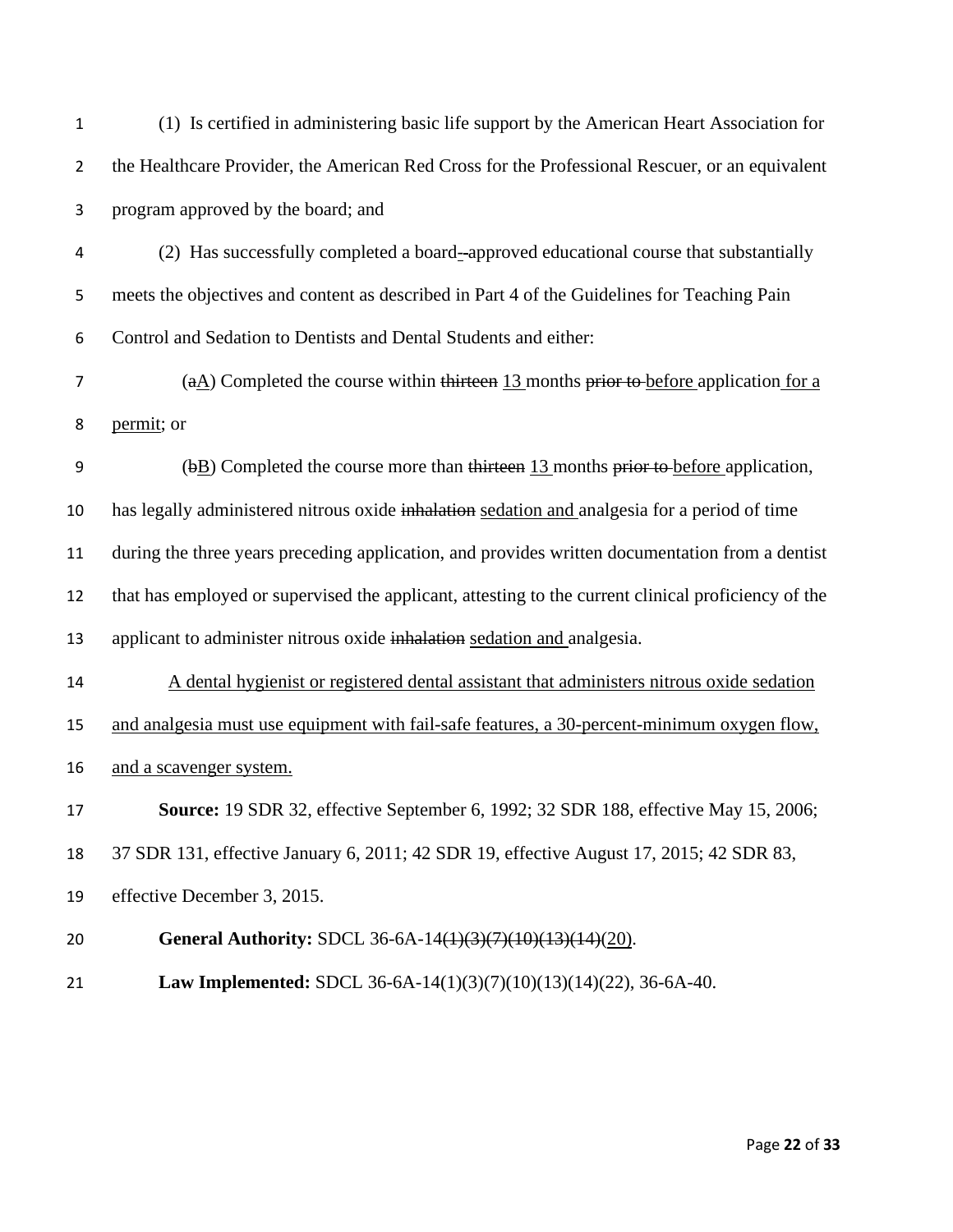| $\mathbf{1}$ | <b>Reference:</b> "Guidelines for Teaching Pain Control and Sedation to Dentists and Dental |
|--------------|---------------------------------------------------------------------------------------------|
|              | Students," 2012 2016 Edition, American Dental Association. Copies may be obtained from the  |
|              | American Dental Association at www.ada.org free of charge.                                  |

**20:43:09:06.02. Minimal sedation.** A If a patient is 12 years or older, a dentist may

administer an oral drug to achieve a state of minimal sedation without a permit. A dentist

administering minimal sedation must have appropriate access to oxygen and suction and

emergency drugs and must meet the standards of the Guidelines for the Use of Sedation and

8 General Anesthesia by Dentists. If a patient is 12 years or older, A a dentist may not administer

9 to the patient or prescribe for patient self-administration more than up to the maximum

10 recommended dose of a single enteral drug for a patient at the same setting unless the dentist

holds the appropriate per visit, to achieve a state of minimal sedation without a general

anesthesia and deep sedation permit or moderate sedation permit.

**Source:** 37 SDR 131, effective January 6, 2011; 42 SDR 83, effective December 3, 2015.

**General Authority:** SDCL [36-6A-14\(1\)\(3\)\(13\)\(14\)\(20\).](http://sdlegislature.gov/statutes/DisplayStatute.aspx?Type=Statute&Statute=36-6A-14)

**Law Implemented:** SDCL [36-6A-14\(1\)\(3\)\(13\)\(14\)\(22\).](http://sdlegislature.gov/statutes/DisplayStatute.aspx?Type=Statute&Statute=36-6A-14)

**Reference:** "Guidelines for the Use of Sedation and General Anesthesia by Dentists,"

2012 2016 Edition, American Dental Association. Copies may be obtained from the American

Dental Association at [www.ada.org](http://www.ada.org/) free of charge.

 **20:43:09:08. Application for permits -- Renewal.** The application for a permit to 20 administer general anesthesia and deep sedation or, moderate sedation, or host permit must

- include a fee of \$50. The application for a permit for a dentist, dental hygienist, or registered
- 22 dental assistant to administer nitrous oxide inhalation sedation and analgesia must include a fee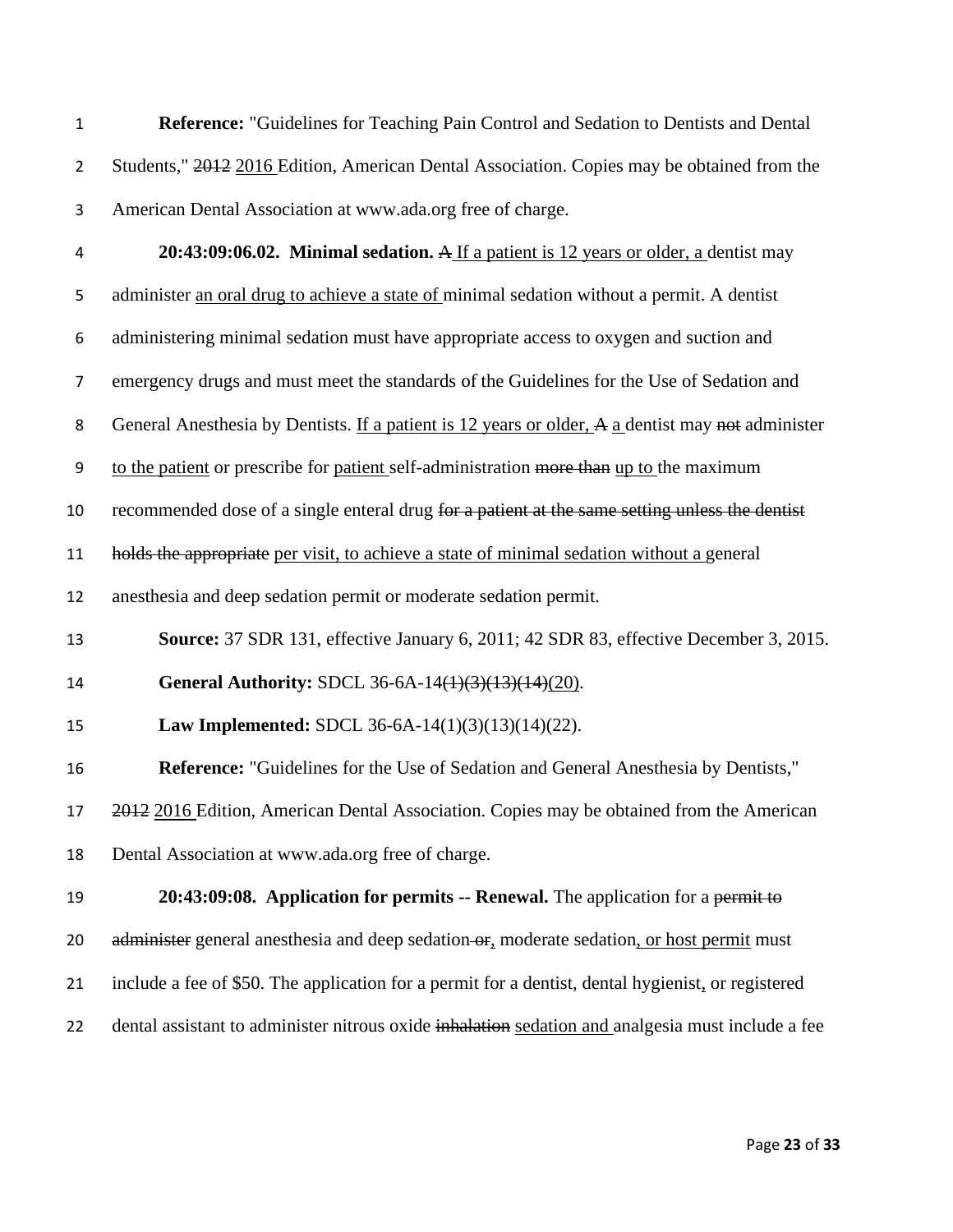of \$40. The application for a permit for a dental hygienist to administer local anesthesia must include a fee of \$40.

 The board may issue a temporary permit to an applicant that has met the applicable 4 requirements of this chapter, but before all processing and any applicable inspection have been 5 e<del>ompleted</del>. The duration of this temporary permit shall be determined by the board, but may not exceed one year. The temporary permit of an applicant who fails an inspection is automatically suspended. Upon suspension, the applicant may request another inspection.

8 A general anesthesia and deep sedation permit-or, moderate sedation permit, or host permit 9 must be renewed annually. The annual fee for a general anesthesia and deep sedation permit-or, a moderate sedation permit, or a host permit is \$50. A re-evaluation of the credentials and facility 11 of the permit holder may be conducted for permit renewal. Any person dentist renewing a general anesthesia and deep sedation permit or moderate sedation permit must shall be able to demonstrate continued competency as required by the board. A dentist that holds a general anesthesia and deep sedation permit shall complete at least 50 cases of general anesthesia or deep sedation annually. A dentist that holds a moderate sedation permit shall complete at least 12 cases of moderate sedation annually. If a dentist is unable to complete the required number of annual sedation or anesthesia cases, the dentist may complete three hours of board-approved continuing education that pertain to the administration and management of the applicable level of sedation or anesthesia for each case not completed. This continuing education is in addition to other continuing education permit requirements. A dentist that holds a general anesthesia and deep sedation, moderate sedation, or host permit shall document completion of team training on emergency response protocols at least annually in the setting where the anesthesia or sedation is being provided. Documentation must be provided to the board upon request.

Page **24** of **33**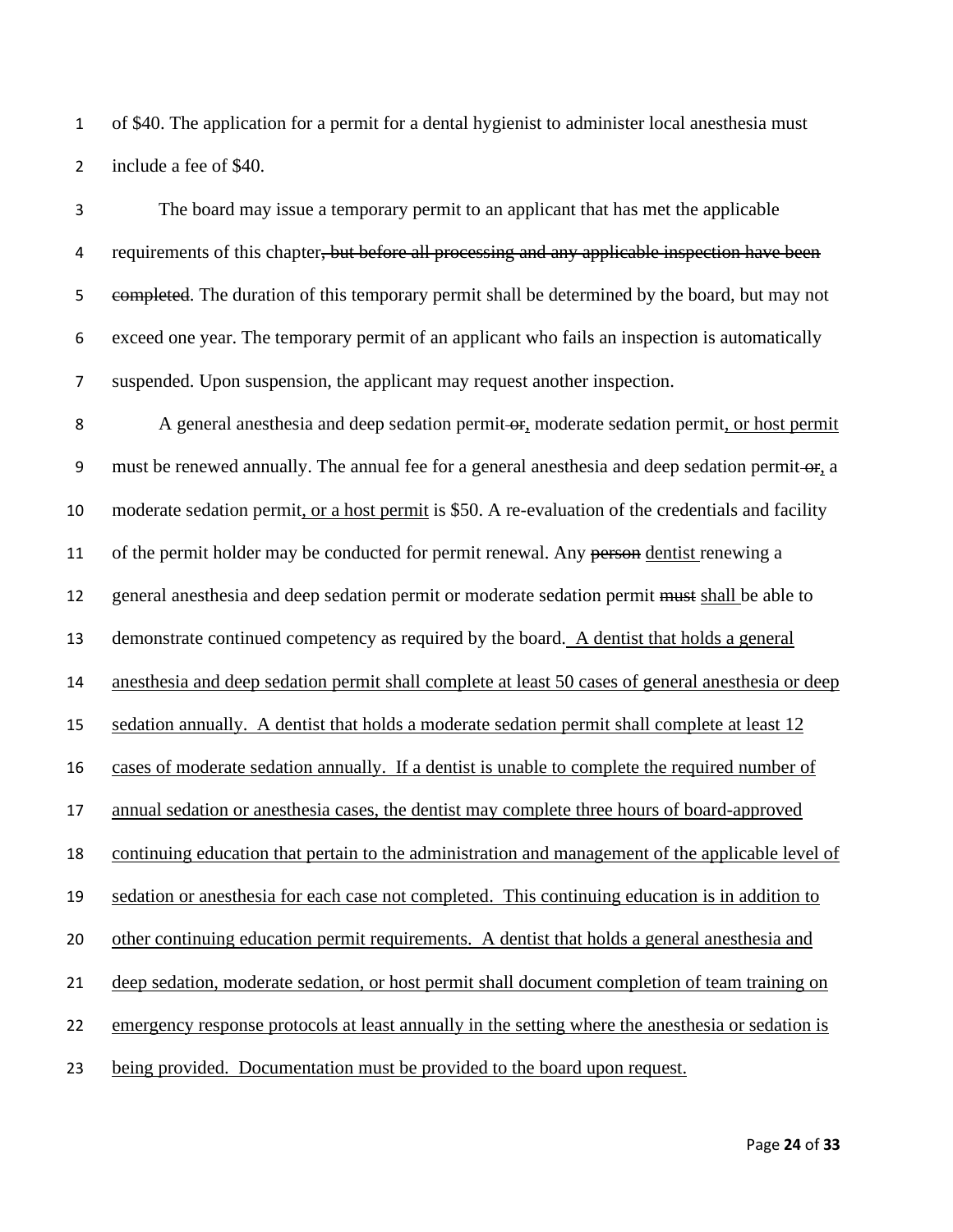| $\mathbf{1}$   | A nitrous oxide inhalation sedation and analgesia permit, local anesthesia permit, and               |
|----------------|------------------------------------------------------------------------------------------------------|
| $\overline{2}$ | permit to monitor patients under general anesthesia, deep sedation, or moderate sedation must be     |
| 3              | renewed annually. The annual fee for a nitrous oxide inhalation sedation and analgesia permit for    |
| 4              | a dentist is \$40. The annual fee for a nitrous oxide inhalation sedation and analgesia permit for a |
| 5              | dental hygienist is \$20. The annual fee for a nitrous oxide inhalation sedation and analgesia       |
| 6              | permit for a registered dental assistant is \$20. The annual fee for a permit to administer local    |
| 7              | anesthesia for a dental hygienist is \$20. There is no annual fee for a permit to monitor patients   |
| 8              | under general anesthesia, deep sedation, or moderate sedation.                                       |
| 9              | Failure to properly renew a general anesthesia and deep sedation permit, moderate                    |
| 10             | sedation permit, host permit, nitrous oxide inhalation sedation and analgesia permit, local          |
| 11             | anesthesia permit, or a permit to monitor patients under general anesthesia, deep sedation, or       |
| 12             | moderate sedation constitutes an automatic suspension of the permit.                                 |
| 13             | Source: 19 SDR 32, effective September 6, 1992; 37 SDR 131, effective January 6, 2011;               |
| 14             | 38 SDR 172, effective April 25, 2012; 42 SDR 19, effective August 17, 2015; 42 SDR 83,               |
| 15             | effective December 3, 2015.                                                                          |
| 16             | General Authority: SDCL 36-6A-14 $(9)(14)(20)$ , 36-6A-50(12).                                       |
| 17             | Law Implemented: SDCL 36-6A-14(9)(14)(22).                                                           |
| 18             | 20:43:09:09. Reports of adverse conditions. All dentists must notify the board within 72             |
| 19             | hours after any death or any incident which that results in temporary or permanent physical or       |
| 20             | mental injury requiring medical treatment of the dentist's patient during, or as a result of, the    |
| 21             | administration of general anesthesia and deep sedation, moderate sedation, or nitrous oxide          |
| 22             | inhalation sedation and analgesia. A complete written report of the incident must be submitted to    |
| 23             | the board within 30 days. The report shall be submitted on a form provided by the board.             |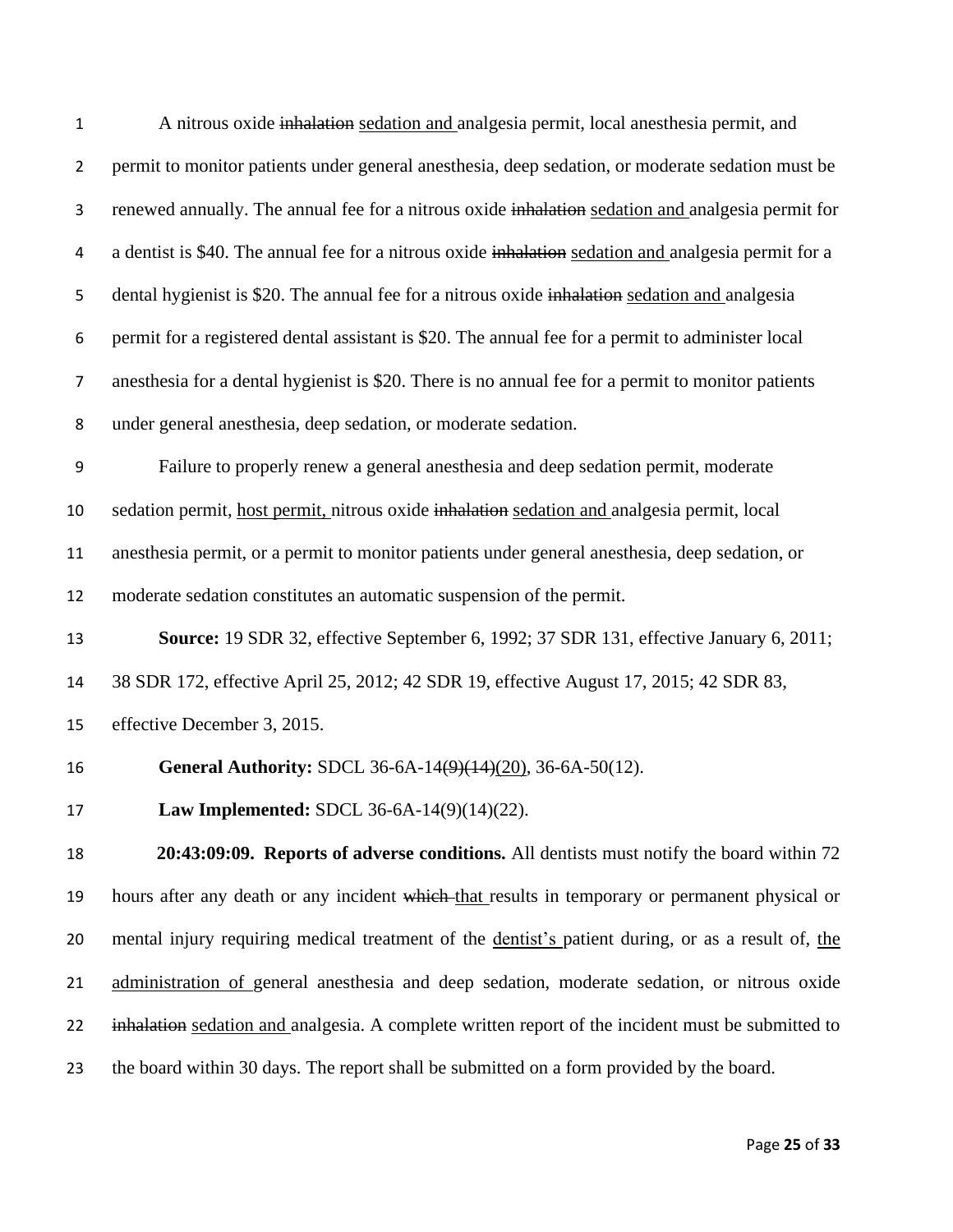Failure to comply with reporting requirements constitutes an automatic suspension of the permit to administer general anesthesia and deep sedation, moderate sedation, host, or nitrous oxide inhalation sedation and analgesia permit.

- **Source:** 19 SDR 32, effective September 6, 1992; 37 SDR 131, effective January 6, 2011.
- 

**General Authority:** SDCL [36-6A-14\(1\)\(2\)\(20\).](https://sdlegislature.gov/statutes/DisplayStatute.aspx?Type=Statute&Statute=36-6A-14)

**Law Implemented:** SDCL [36-6A-14\(1\)\(2\)\(14\)\(22\).](https://sdlegislature.gov/statutes/DisplayStatute.aspx?Type=Statute&Statute=36-6A-14)

 **20:43:09:11. Inspection of facilities.** The board may at any time require an on-site inspection of the facility, equipment, and personnel to determine if the requirements of this 9 chapter are being met. The dentist is subject to an inspection shall be responsible for all costs 10 associated with an inspection. The on-site inspection should shall be performed completed by two board approved inspectors. However, if utilizing two board approved inspectors presents a hardship, the board may allow the inspection to be performed by one board approved inspector. one or more inspectors approved by the board. Inspectors shall be individuals who are legally authorized to administer anesthesia or sedation at the level of the inspection being completed; have at least three years of experience administering dental anesthesia or sedation in a dental office; have not been disciplined for conduct that, in the opinion of the board, would jeopardize 17 the safety of the public or patients; and abide by the inspection process approved by the board. 18 Each A dentist who applies for a general anesthesia and deep sedation-or, moderate 19 sedation, or host permit must have an on-site shall pass a facility inspection conducted at the 20 primary office within twelve months of application or prior to expiration of the facility where anesthesia or sedation will be provided before a temporary general anesthesia and deep sedation, moderate sedation, or host permit may be issued.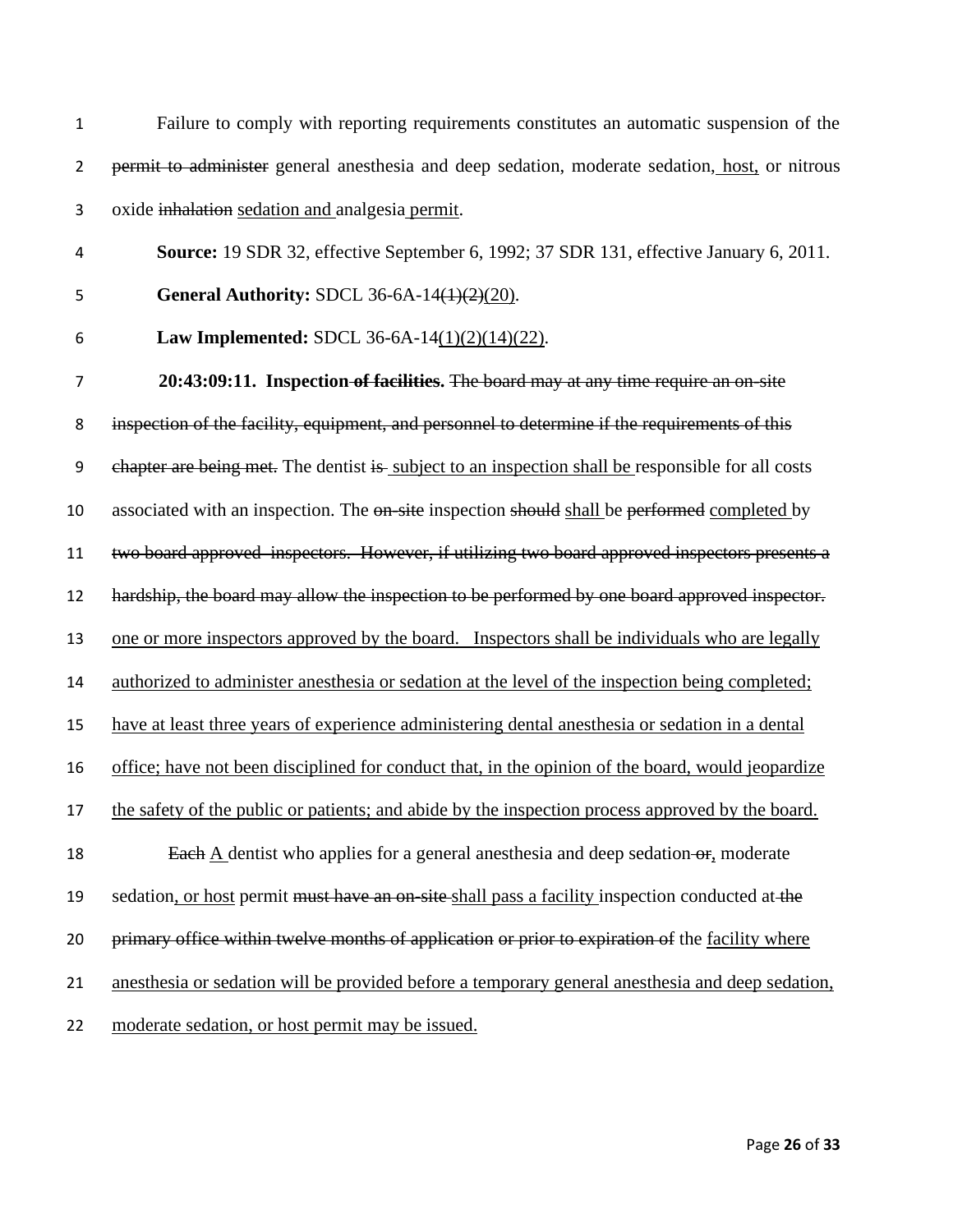| $\mathbf{1}$   | A dentist who holds a temporary general anesthesia and deep sedation, moderate                       |
|----------------|------------------------------------------------------------------------------------------------------|
| $\overline{2}$ | sedation, or host permit, whichever is earlier. The board may require inspection of a dentist's      |
| 3              | satellite office at any time. If the dentist does not have a primary office located in South Dakota, |
| 4              | the on-site inspection may be conducted at a satellite office located in South Dakota. shall pass a  |
| 5              | full inspection before a general anesthesia and deep sedation, moderate sedation, or host permit     |
| 6              | may be issued.                                                                                       |
| 7              | -Following the initial inspection, each $\underline{A}$ dentist must have an on-site who holds a     |
| 8              | general anesthesia and deep sedation, moderate sedation, or host permit shall pass a full            |
| 9              | inspection conducted at the primary office at least once in each five-year licensure cycle to        |
| 10             | maintain the permit. If the dentist does not have a primary office located in South Dakota the       |
| 11             | dentist may submit, subject to board approval, a report from a successful inspection conducted at    |
| 12             | the primary office located in a different state. An on-site inspection of the satellite office may   |
| 13             | also be required by the board.                                                                       |
| 14             | Failing an <del>on-site</del> inspection constitutes an automatic suspension of the permit and may   |
| 15             | subject the dentist to disciplinary proceedings.                                                     |
| 16             | <b>Source:</b> 9 SDR 49, effective October 25, 1982; 12 SDR 151, 12 SDR 155, effective July          |
| 17             | 1, 1986; transferred from § 20:43:04:09, 19 SDR 32, effective September 6, 1992; 37 SDR 131,         |
| 18             | effective January 6, 2011; 42 SDR 83, effective December 3, 2015.                                    |
| 19             | <b>General Authority:</b> SDCL 36-6A-14(1)(2)(13)(20).                                               |
| 20             | <b>Law Implemented:</b> SDCL 36-6A-14 $(1)(2)(13)(22)$ .                                             |
|                |                                                                                                      |
| 21             | 20:43:09:12. Requirements of inspection. An Each inspection shall must be completed                  |
| 22             | for the dentist whose permit or application is under review using an inspection form and process     |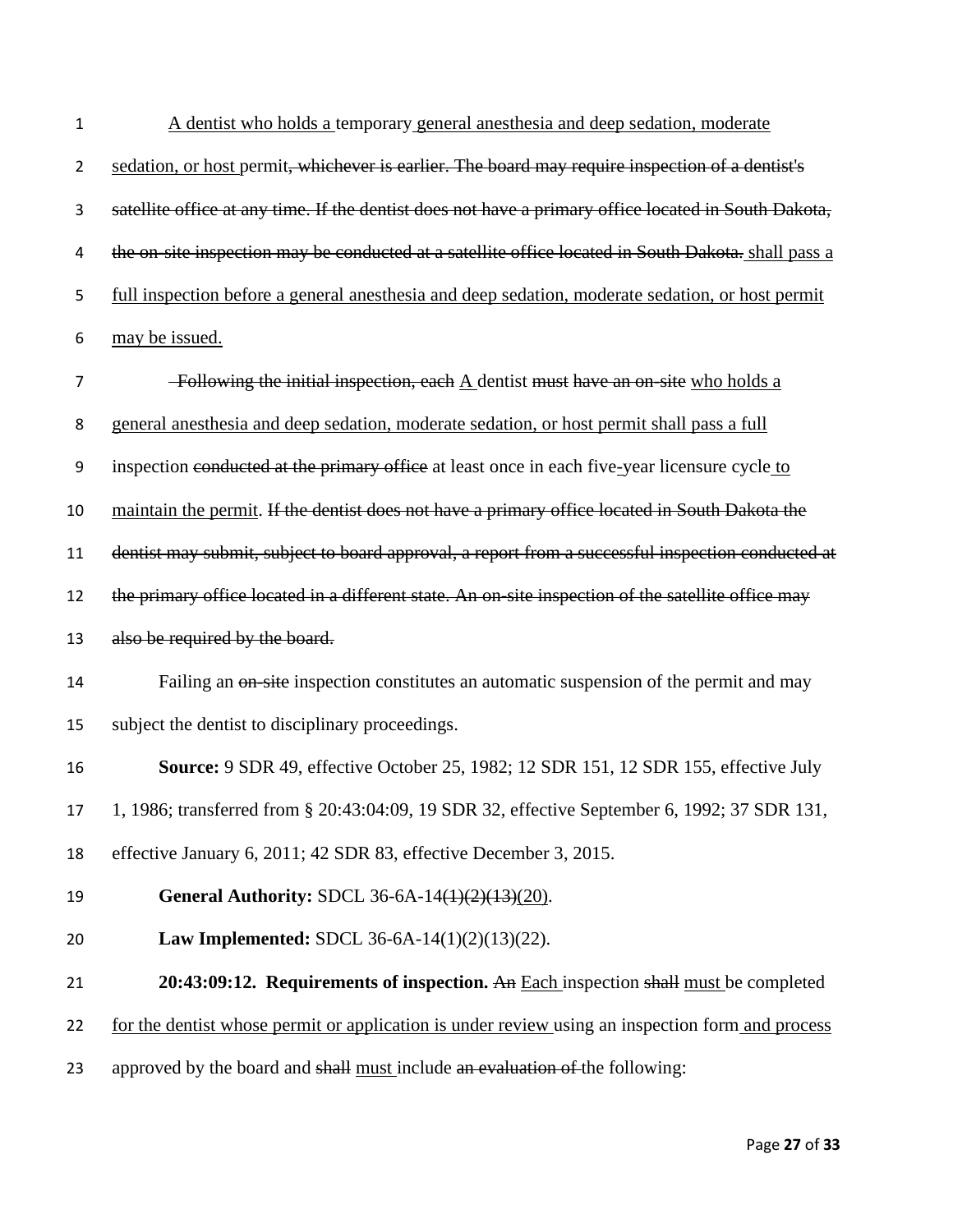| $\mathbf 1$    | (1) The office facilities, records, and For a facility inspection to obtain a temporary    |
|----------------|--------------------------------------------------------------------------------------------|
| $\overline{2}$ | general anesthesia and deep sedation, moderate sedation, or host permit, an evaluation of: |
| 3              | (A) The physical facility in which anesthesia or sedation will be provided;                |
| 4              | (B) The drugs, emergency medications, including all staff, and equipment and the           |
| 5              | physical facility necessary for the safe administration of the level of anesthesia or      |
| 6              | sedation authorized by the permit; and                                                     |
| 7              | (C) The technical competency of the permit holder and clinical office staff to             |
| 8              | effectively respond to anesthesia-related emergencies;                                     |
| 9              | (2) For a full inspection to obtain and maintain a host permit, an evaluation of:          |
| 10             | (A) The physical facility in which anesthesia or sedation will be provided;                |
| 11             | (B) The drugs, emergency medications, staff, and equipment necessary for the               |
| 12             | safe administration of the level of anesthesia or sedation authorized by the permit;       |
| 13             | (C) The technical competency of the permit holder and clinical office staff to             |
| 14             | effectively respond to anesthesia-related emergencies; and                                 |
| 15             | (D) Appropriate patient anesthesia records;                                                |
| 16             | (3) For a full inspection to obtain and maintain a general anesthesia and deep sedation or |
| 17             | moderate sedation permit, an evaluation of:                                                |
| 18             | (A) The physical facility in which anesthesia or sedation will be provided;                |
| 19             | (B) The drugs, emergency medications, staff, and equipment necessary for the               |
| 20             | safe administration of the level of anesthesia or sedation authorized by the permit;       |
| 21             | (C) The technical competency of the permit holder and clinical office staff to             |
| 22             | effectively respond to anesthesia-related emergencies;                                     |
| 23             | (D) Appropriate patient anesthesia records; and                                            |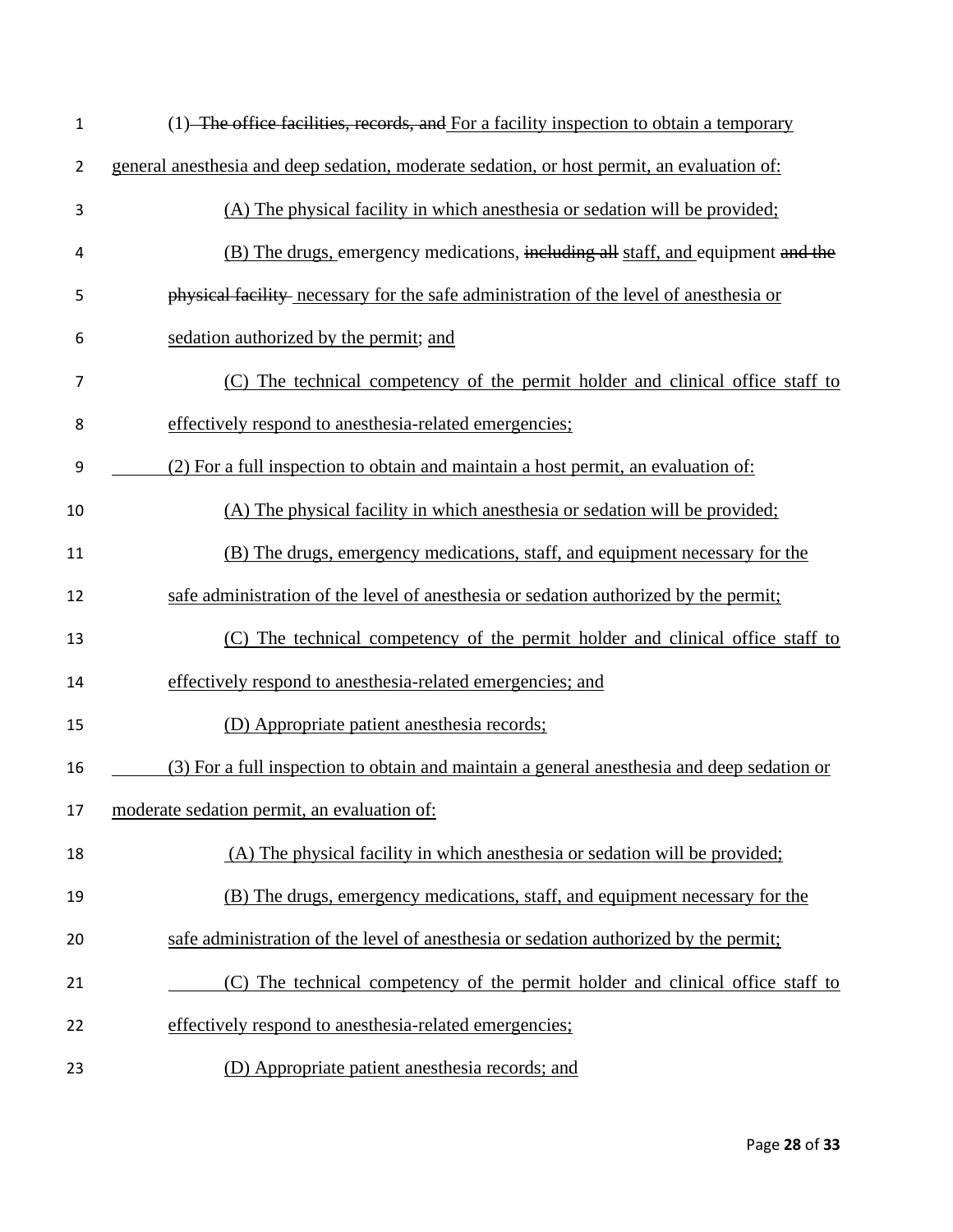- 1 (E) The technical competency of the permit holder to safely administer the level of 2 anesthesia or sedation authorized by the permit.  $3 \left(2\right)$  A live dental procedure performed by the dentist whose facility is being examined
- 4 utilizing the type of anesthesia or sedation for which the dentist is applying for a permit;
- 5 (3) Any anesthesia or sedation technique that is routinely employed during the
- 6 administration of anesthesia or sedation;
- 7 (4) The appropriate monitoring of a live patient during anesthesia or sedation;
- 8 (5) The observation of a patient during recovery and the time allowed for recovery; and
- 9 (6) Simulated emergencies in the surgical areas of the dental office with participation by
- 10 members of the staff that are trained to handle emergencies. Emergencies shall be listed on the
- 11 board approved inspection form.
- 12 **Source:** 37 SDR 131, effective January 6, 2011.
- 13 **General Authority:** SDCL [36-6A-14\(1\)\(20\).](http://sdlegislature.gov/statutes/DisplayStatute.aspx?Type=Statute&Statute=36-6A-14)
- 14 **Law Implemented:** SDCL 36-6A-16 [36-6A-14\(1\)\(13\)\(14\)\(22\).](http://sdlegislature.gov/statutes/DisplayStatute.aspx?Type=Statute&Statute=36-6A-16)
- 15 **20:43:09:13. Equipment -- Moderate sedation.** Any dentist who administers moderate
- 16 sedation or who provides dental services to patients under moderate sedation must shall ensure
- 17 that the office or facility in which the work is performed:
- 18 (1) Has an operatory of the appropriate size and design to permit access of emergency
- 19 equipment and personnel and to permit appropriate emergency management;
- 20 (2) Has the following equipment:
- 21 ( $aA$ ) An automated external defibrillator or full function defibrillator that is
- 22 immediately accessible;
- 23 ( $\theta$ B) A positive pressure oxygen delivery system and a backup system;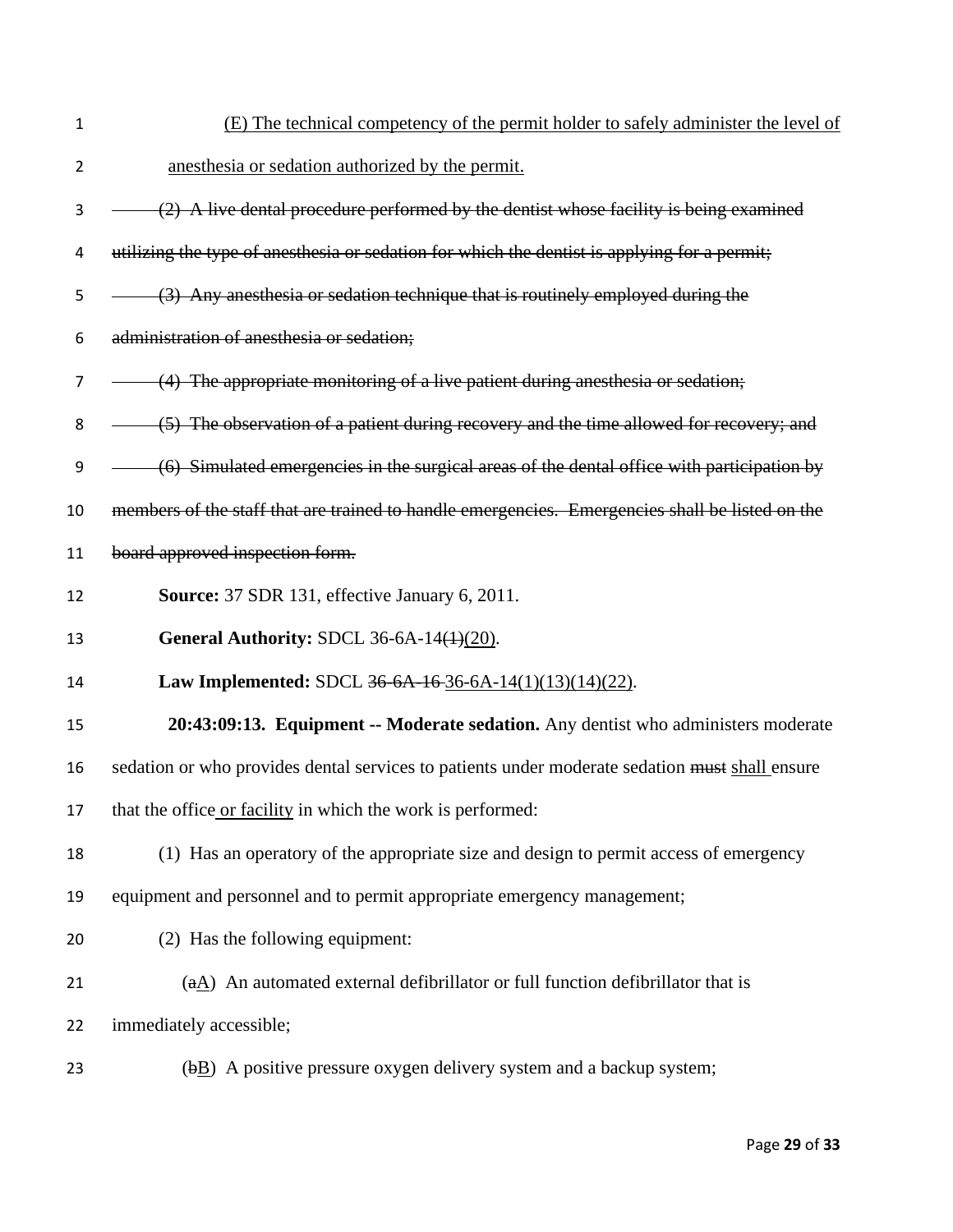| $\mathbf{1}$   | $(\epsilon C)$ A functional suctioning device and a backup suction device;                        |
|----------------|---------------------------------------------------------------------------------------------------|
| $\overline{2}$ | $(dD)$ Auxiliary lighting;                                                                        |
| 3              | $(eE)$ A gas storage facility;                                                                    |
| 4              | $(E)$ A recovery area. Recovery may take place in the surgical suite. If a separate               |
| 5              | recovery area is utilized, it must be of the appropriate size for emergency access and            |
| 6              | management and must have resuscitative equipment present;                                         |
| 7              | $(gG)$ Methods to monitor respiratory and cardiac function, including all of the                  |
| 8              | following:                                                                                        |
| 9              | $(i1)$ Pulse oximetry; and                                                                        |
| 10             | $(i2)$ Electrocardiogram display;                                                                 |
| 11             | (3) Precordial stethoscope;                                                                       |
| 12             | (4) Measurement of EtCO2, capnograpy; and                                                         |
| 13             | (5) Blood pressure monitor; and                                                                   |
| 14             | (hH) A board-Board-approved emergency cart that must be available and readily                     |
| 15             | accessible and includes the necessary and appropriate and readily available emergency drugs and   |
| 16             | appropriately sized equipment necessary to resuscitate a non-breathing and unconscious patient    |
| 17             | and provide continuous support while the patient is transported to a medical facility. There must |
| 18             | be The permit holder shall provide documentation that all emergency drugs and equipment and       |
| 19             | drugs are checked inspected and maintained on a prudent and regularly scheduled basis,            |
| 20             | according to manufacturer specifications where applicable.                                        |
| 21             | <b>Source:</b> 37 SDR 131, effective January 6, 2011; 41 SDR 108, effective January 6, 2015.      |
| 22             | <b>General Authority: SDCL 36-6A-14(1)(20).</b>                                                   |
| 23             | <b>Law Implemented:</b> SDCL $36-6A-16-36-6A-14(1)(3)(13)(14)(22)$ .                              |
|                |                                                                                                   |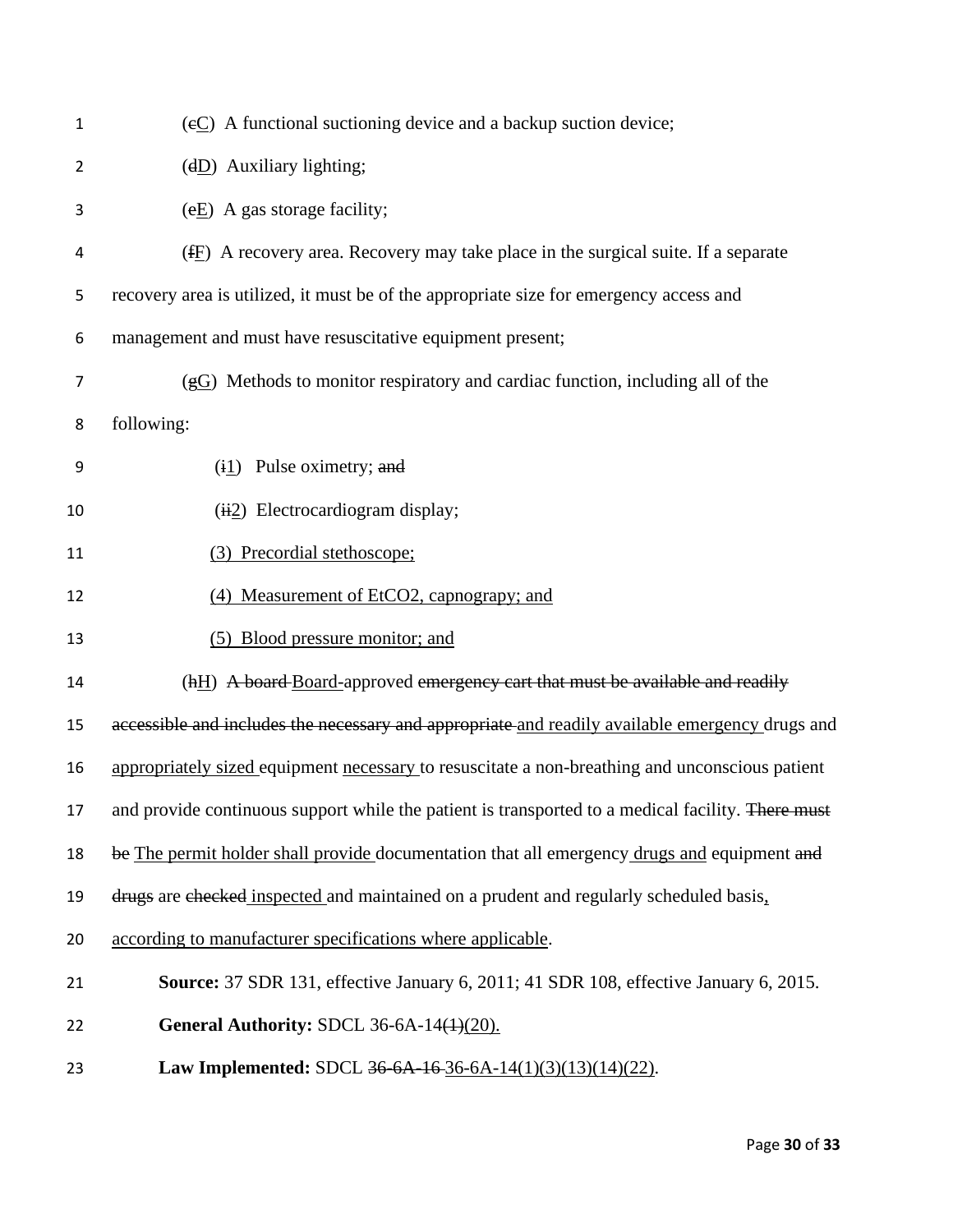| 1              | 20:43:09:13.01. Equipment -- General anesthesia and deep sedation. Any dentist who                  |
|----------------|-----------------------------------------------------------------------------------------------------|
| $\overline{2}$ | administers general anesthesia or deep sedation or who provides dental services to patients under   |
| 3              | general anesthesia or deep sedation must shall ensure that the office or facility in which the work |
| 4              | is performed:                                                                                       |
| 5              | (1) Has an operatory of the appropriate size and design to permit access of emergency               |
| 6              | equipment and personnel and to permit appropriate emergency management;                             |
| 7              | (2) Has the following equipment:                                                                    |
| 8              | $(aA)$ An automated external defibrillator or full function defibrillator that is                   |
| 9              | immediately accessible;                                                                             |
| 10             | (bB) A positive pressure oxygen delivery system and a backup system;                                |
| 11             | $(e_1 e_2)$ A functional suctioning device and a backup suction device;                             |
| 12             | $(dD)$ Auxiliary lighting;                                                                          |
| 13             | $(eE)$ A gas storage facility;                                                                      |
| 14             | $(fE)$ A recovery area. Recovery may take place in the surgical suite. If a separate                |
| 15             | recovery area is utilized, it must be of the appropriate size for emergency access and              |
| 16             | management and must have resuscitative equipment present;                                           |
| 17             | $(gG)$ Methods to monitor respiratory and cardiac function, including all of the following:         |
| 18             | $(i1)$ Pulse oximetry;                                                                              |
| 19             | $(i2)$ Electrocardiogram display;                                                                   |
| 20             | (iii3) Precordial <u>or pretrachial</u> stethoscope; and                                            |
| 21             | (iv4) Measurement of EtCO2, capnograpy; and                                                         |
| 22             | (5) Blood pressure monitor; and                                                                     |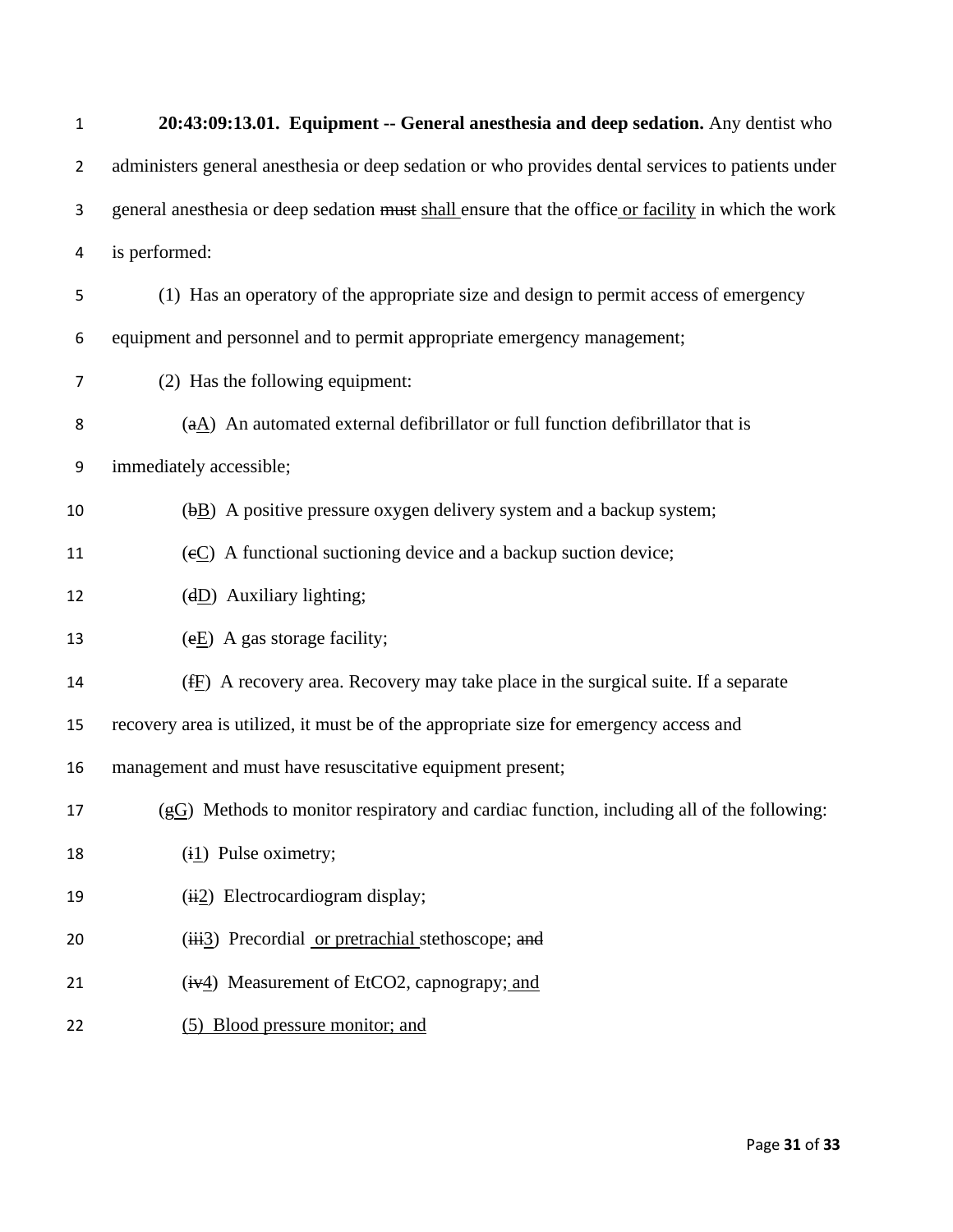| 1              | (hH) A board-Board-approved emergency cart that must be available and readily                     |
|----------------|---------------------------------------------------------------------------------------------------|
| $\overline{2}$ | accessible and includes the necessary and appropriate and readily available emergency drugs and   |
| 3              | appropriately sized equipment necessary to resuscitate a non-breathing and unconscious patient    |
| 4              | and provide continuous support while the patient is transported to a medical facility. There must |
| 5              | be The permit holder shall provide documentation that all emergency drugs and equipment and       |
| 6              | drugs are checked inspected and maintained on a prudent and regularly scheduled basis,            |
| 7              | according to manufacturer specifications where applicable.                                        |
| 8              | Source: 41 SDR 108, effective January 6, 2015.                                                    |
| 9              | General Authority: SDCL 36-6A-14 $(4)(20)$ .                                                      |
| 10             | Law Implemented: SDCL 36-6A-16-36-6A-14(1)(3)(13)(14)(22).                                        |
| 11             | 20:43:09:14. Clinical guidelines. A dentist who provides any level of sedation must meet          |
| 12             | the standards of the Guidelines for the Use of Sedation and General Anesthesia by Dentists for    |
| 13             | thorough patient assessment, pre-operative preparation, recovery and discharge, and management    |
| 14             | of emergencies or utilizes the services of a licensed anesthesia provider shall apply the current |
| 15             | standard of care.                                                                                 |
| 16             | Source: 37 SDR 131, effective January 6, 2011.                                                    |
| 17             | General Authority: SDCL 36-6A-14(1)(3)(20).                                                       |
| 18             | Law Implemented: SDCL 36-6A-16-36-6A-14(1)(3)(13)(14)(22).                                        |
| 19             | <b>Reference:</b> "Guidelines for the Use of Sedation and General Anesthesia by Dentists,"        |
| 20             | 2007 Edition, American Dental Association. Copies may be obtained from the American Dental        |
| 21             | Association at www.ada.org free of charge.                                                        |